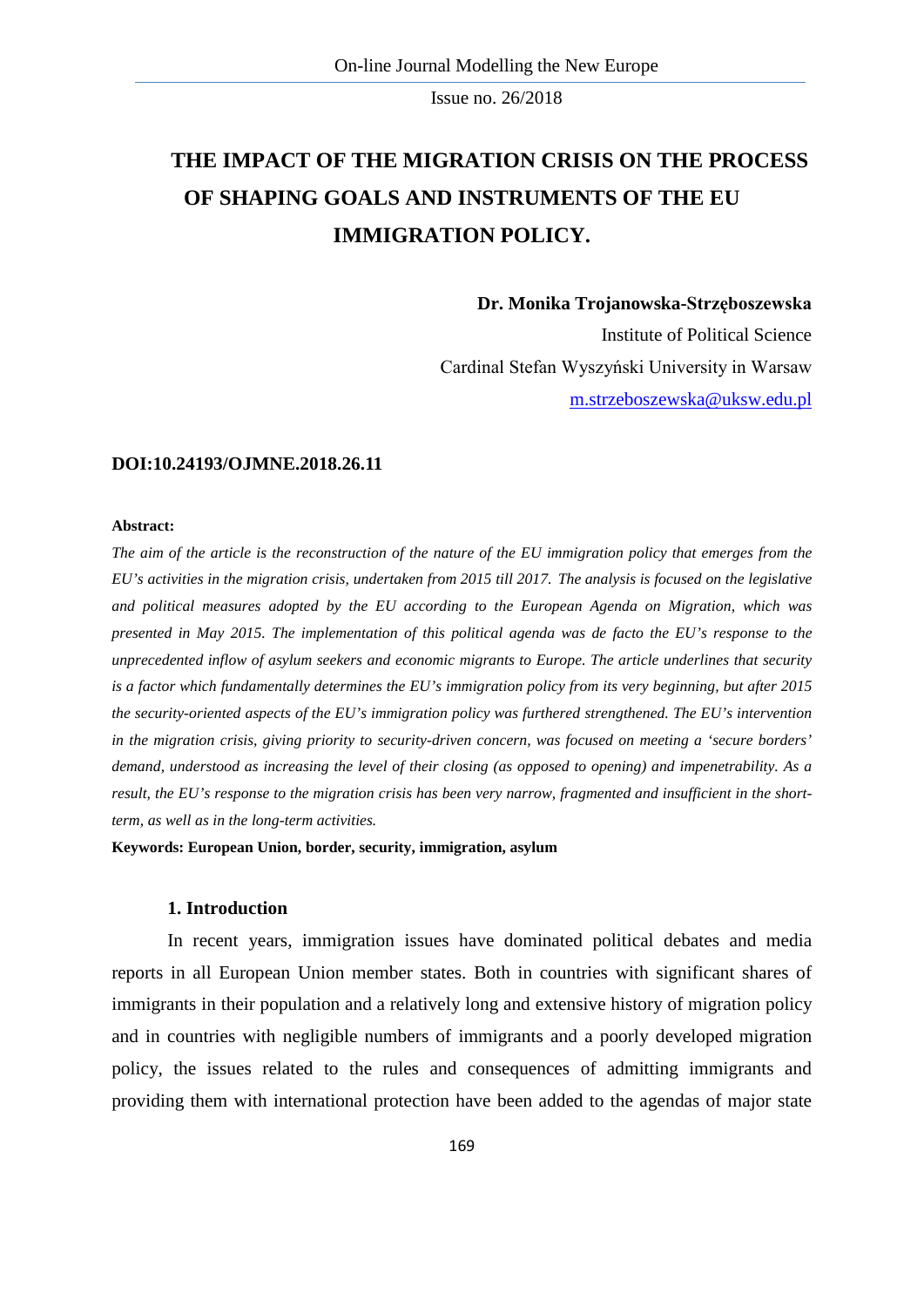institutions and have become an object of heated disputes between parties. This has been accompanied by incredibly deep interest in issues of migration and refuge seeking manifested by mass media, which – especially in 2015 – every day bombarded public opinion with reports, comments and opinions concerning the unprecedented scale of immigration to the EU.

This incredible "revival" of the migration topic in European politics soon adopted a formula of disputes and conflicts between member states, as well as between political parties and groups in particular countries or in the European Parliament, referring to different outlooks on the world and ideological options. On the one hand, European societies faced the tragedy of hundreds of thousands of immigrants escaping war and persecutions in Syria and other Middle East countries, but also Africans seeking in Europe refuge from famine and drought, anarchy and ethnic wars, or simply looking for a better way of life and earning prospects. The scale of this exodus, the images of immigrants often crossing Balkan states on foot, and finally the scale of the tragedy of hundreds of people drowning in the Mediterranean Sea triggered various, sometimes extremely opposite, social reactions. On the other hand, at the level of institutions, domestic and European decision-making bodies, heated debates and disputes were waged over the answer the unified Europe should give to these phenomena. For the EU institutions, this was undoubtedly the period of an important test of the values and ideals worshipped by the European Union and a test of whether the EU has enough power and authority to pass and implement its answer.

In 2015-2017, a series of political and diplomatic initiatives were formulated, as well as institutional and legal solutions and financial proposals which were to build this common European reply (Carrera, Blockmans, Gros and Guild 2015). Seeking consensus, formal and informal meetings were convened in regional and Union circles, European leaders met in summits, had meetings with leaders of neighbouring countries; numerous debates were held in the forum of the Council, the European Council and the European Parliament. Despite all these actions, it was usually the lack of any agreement that prevailed over agreements (Czachór 2016). The parties to the dispute which crystallized in the course of the debates waged presented different ways of perceiving and assessing the migration events themselves,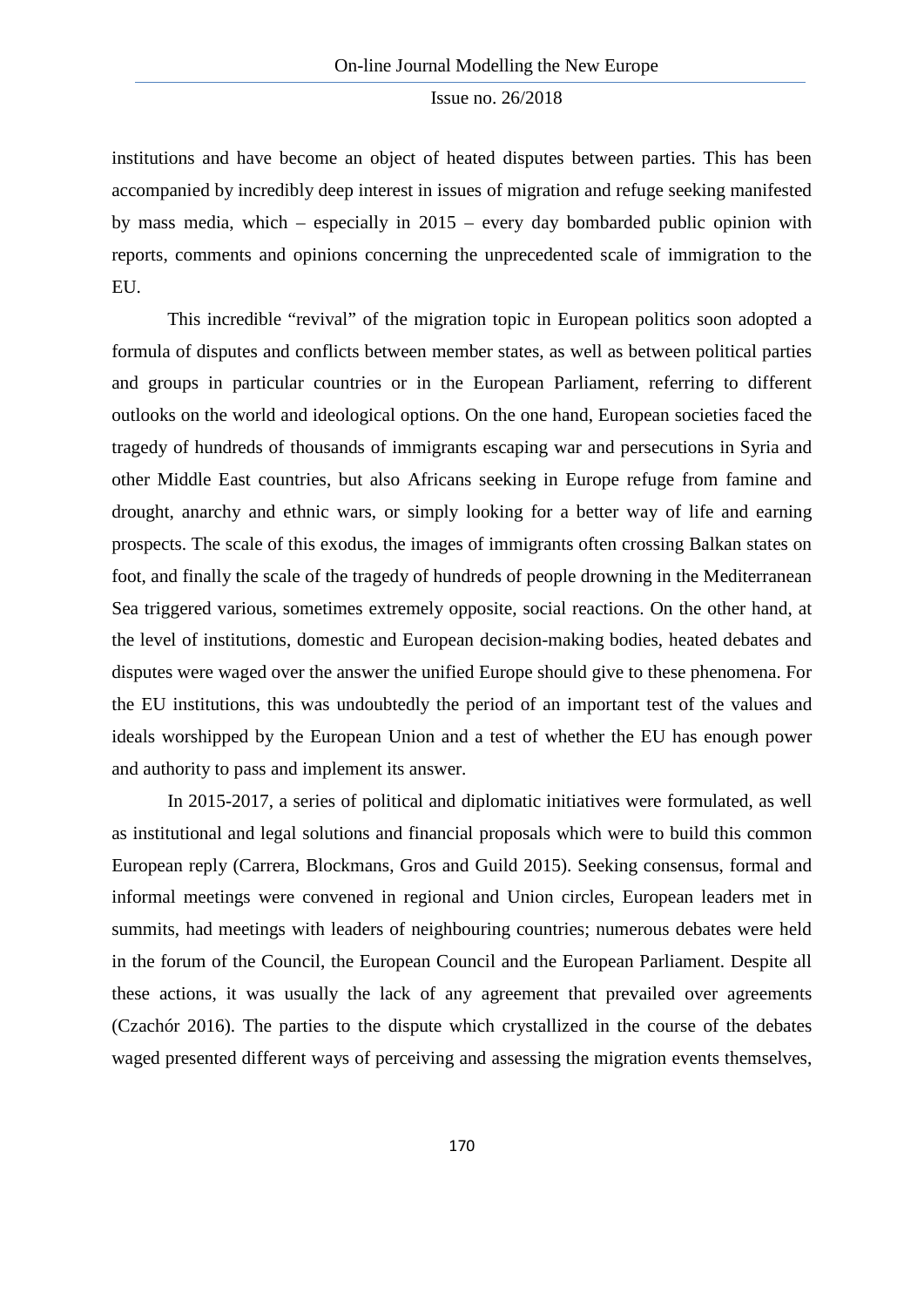as experienced by the European Union at that time, and, consequently, different proposals on solving the matters considered "problematic"<sup>[§§§§](#page-2-0)</sup>.

In the atmosphere of strong tensions and controversies, the EU, forced by the situation of mass immigration and the expectations of the public opinion of all member states, adopted its position in May 2015 in the form of the European Agenda on Migration (EC 2015). This document, a political signpost of the EU's activities in the migration area, defined the EU priorities in this field, both concerning activities requiring *ad hoc* reaction and long-term plans. In another two years, the agenda was specified by means of various executive orders and developed in the shape of legislative proposals introducing modifications to the broadly understood European Union policy on migration.

This article aims to present the nature of the European Union's immigration policy emerging from the reply given by the EU to the migration crisis (which was, more precisely, a humanitarian and a political crisis). Of vital importance for the analyses below will be the indication of the fundamental paradigm in which the adopted solutions are rooted, as well as the way of perceiving reality in the area of migration, emerging from this EU reaction to the migration crisis. The analyses presented will comprise an attempt at synthetic reconstruction of this paradigm, which, by assumption, constitutes some kind of generalization. It is important to demonstrate which interpretation of the migration events present in the European dispute laid the foundations for the solutions adopted. What values are inscribed in this European reply? What ways of solving problems stem from them? The object of the analyses will not be detailed characteristics and interpretations of particular elements in the EU migration agenda and resulting modifications of EU legislation, but the presentation of the main vectors, proposed solutions and consequences brought by giving particular meanings to its elements for creating the shape of the European Union policy on migration.

The first part of the paper presents a short description of the theoretical framework in which the analyses below are rooted, by underlining the concept of securitization. Then, the article discusses a typical feature of the EU immigration policy, namely positioning it within

**.** 

<span id="page-2-0"></span><sup>§§§§§§</sup> The analysis of the dispute over the migration crisis distinguished four main parties to the dispute, which forced different positions and arguments during the debates taking place in the European Council (or other EU forums): 1/ first-line countries (e.g. Italy and Greece) 2/ countries with a respectively high number of people applying for asylum and economic migrants (such as Germany, France, Sweden) 3/ Central and Eastern European countries (e.g. Hungary, Czech Republic, Poland) 4/ EU institutions like the European Commission and the European Parliament (Trojanowska-Strzęboszewska 2016).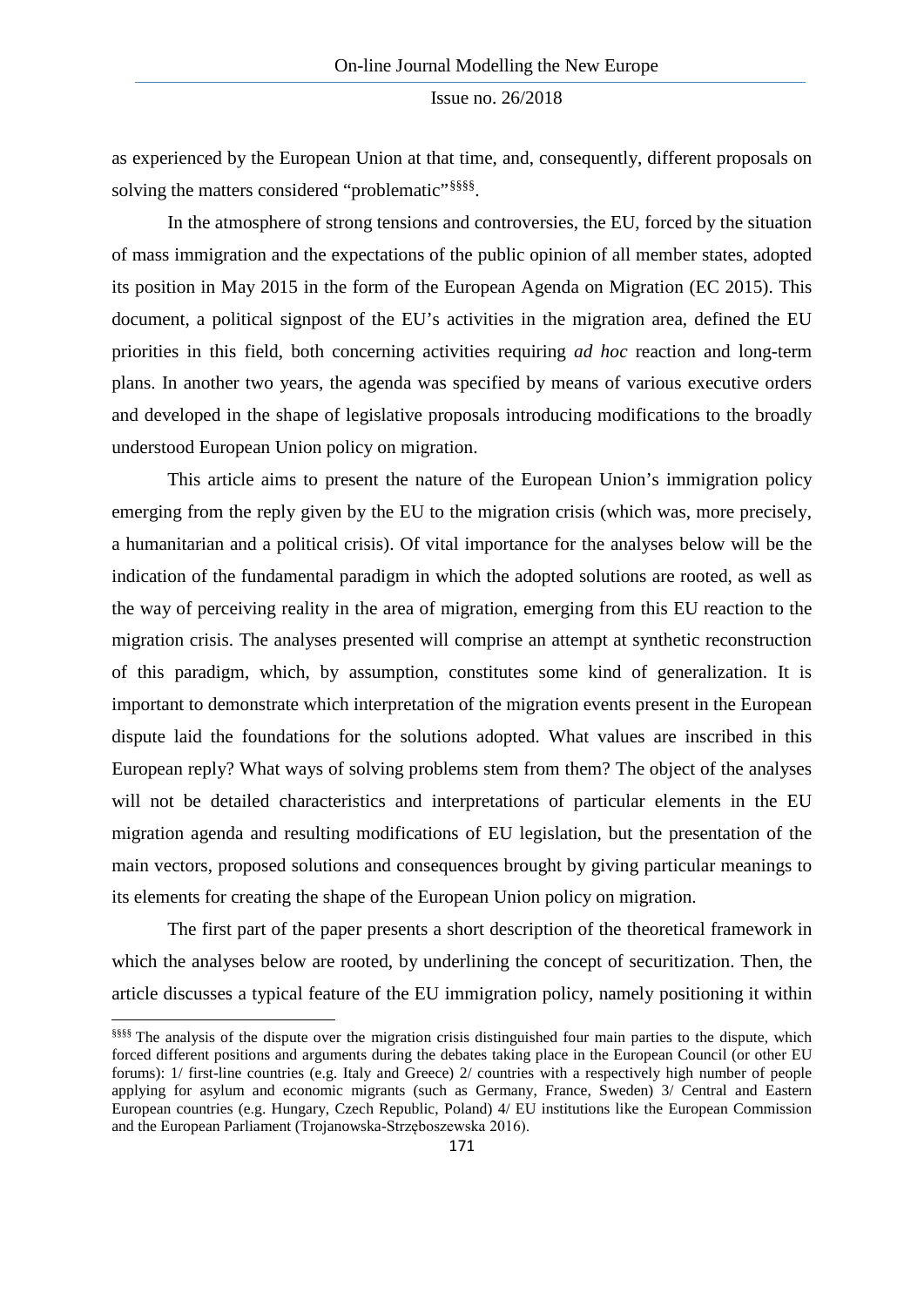the discourse on internal security in the European Union. This context accounts for focusing the EU activities towards migration on issues related directly and indirectly to ensuring security, which leads to prioritizing some matters at the expense of others, but it also accounts for the fact that all issues related to migration in the EU are perceived in categories of threats and risks. An exemplification of this presentation is the postulate of safe borders, which, from the position of an appeal in the discourse on the migration crisis, conducted by leaders of member states and representatives of EU institutions, shifted into the position of a key "solution", comprising various EU activities taken as a reaction in the inflow of thousands of immigrants to the EU in 2015-2017. The implementation of this postulate will be characterized in the third part of the article, leading to conclusions regarding the narrowed, fragmented and insufficient EU response to the migration problem.

#### **2. What is securitization?**

The theoretical framework in which all the analyses below are rooted is made of constructivist statements and post-structural discourse analyses, currently widely used in research on European integration (e.g. Diez 2001; Christiansen Jørgensen and Wiener 2001; Delanty 1995; Risse 2009). These approaches divert from the belief that Europe has a stable identity, claiming that it is rather a certain idea, continuously constructed and reconstructed, "involved in disputes over politics and identity" (Walter 2005:17). Social constructivism stands on the position that social reality is constructed and reproduced through daily practice by human agents, but, on the other hand, the agents do not exist independently from the social reality (e.g. structures, ideas, norms, values) and its collectively shared system of meanings. That is why, when describing the European reality (e.g. European identity), it is crucial to assume that the Europeanization process has its effects on social identities of Europeans, so 'Europe' is also constituted by "a political and social space in people's beliefs and collective understanding" (Riess 2009:159). According to these approaches, political debates held in the EU forum around the issue of migration, and the language used to describe the migration phenomenon are not something that reflects reality, but which, perforce, constructs it, thus becoming a constitutive dimension of this reality. The definition of migration and an immigrant "forced" by EU decision-makers, the features, attributes and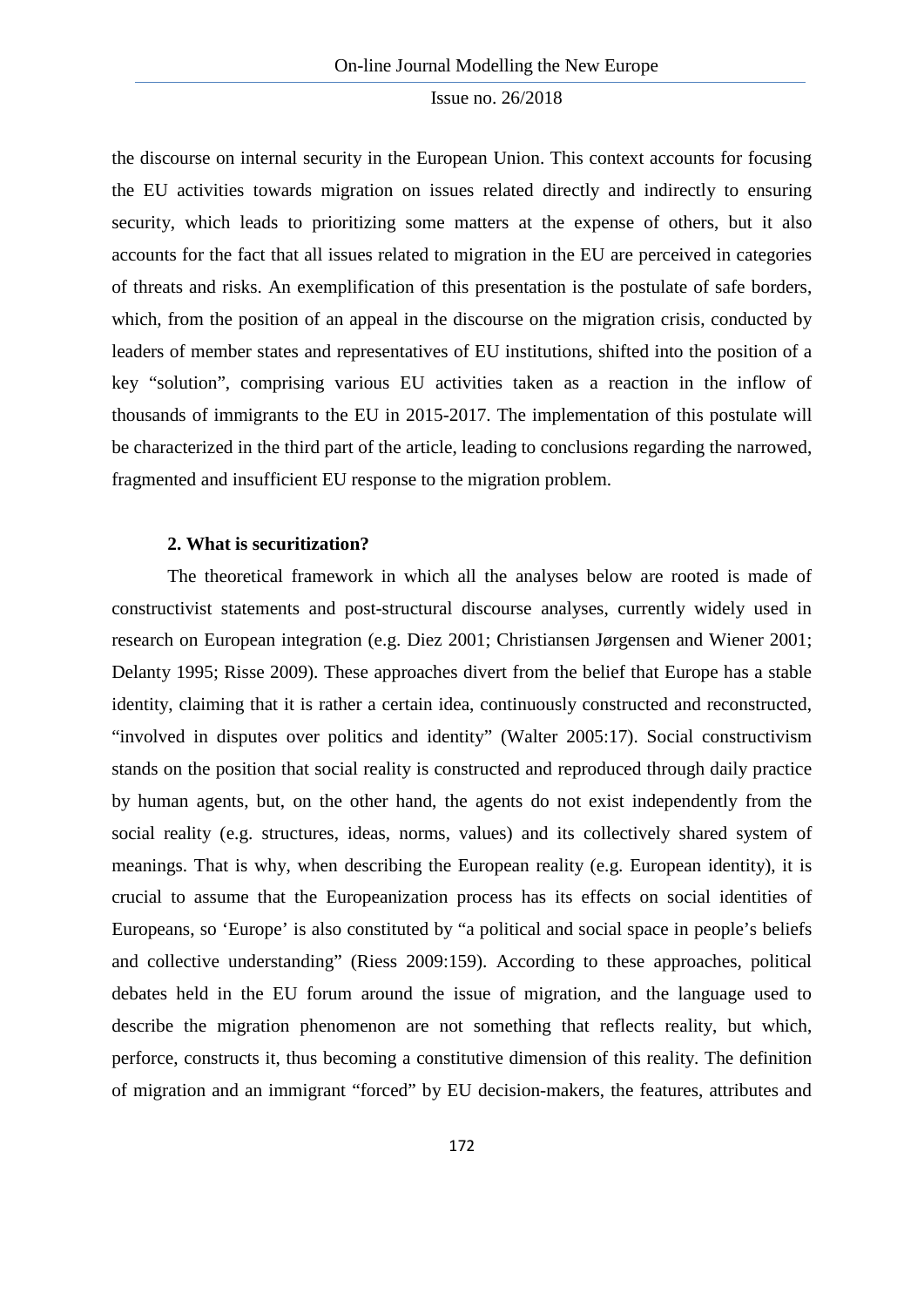even intentions ascribed to them, they obviously influence political strategies adopted in the area of migration policy.

Another useful approach to the analysis below, starting from the theoretical assumptions of critical security studies (Bilgin 2012), developed within the constructivist approach to security (Buzan Wæver and Wilde 1998; Williams 2003), widely used in the area of international relations and political science, is that security and related issues also become social constructs, "a determined way of presenting reality" (Wæver 1996:106). This fundamental assumption of securitization theory means that it is impossible to ever fully assess whether security and security threats are 'real' or not. In its broadest sense, "the concepts of securitization implies that threats are not out there but constructed by social actors" (van Munster 2009:5). According to Ole Wæver and his colleagues from the so-called 'Copenhagen School', a security issue arises as a result of the discursive process that makes it very important and requiring immediate response. The creators of the securitization theory pointed out: "'Security' is thus a self-referential practice, because it is in this practice that the issue becomes a security issue – not necessarily because a real existential threat exists but because the issue is presented as such a threat" (Buzan, Wæver and Wilde 1998:24). Therefore, the securitization of the issue by a securitizing actor within a 'speech act' defines the issue – as part of the discourse – as an existential threat to the survival of a 'referent object' (such as a nation, a society, a state) and needs the acceptance as such by the 'audience' of the speech act (e.g. public opinion). In this approach, the EU policy towards immigration is not only an attempted reply to real and objective problems related to the growth of international crime, especially terrorism or the growing unwillingness of European societies to accept immigrants (which is difficult to deny), but also as a result of effective rhetorical "education" in which particular issues are interpreted as threats and risks to security.

What is also important it is that the securitized issue requires "emergency measures and actions outside the normal bounds of political procedure" (Buzan, Wæver and Wilde 1998:25). As Ole Wæver noticed, the securitizing actor "moves a particular development into a specific area, and thereby claims a special right to use whatever means are necessary to block it" (1995:55).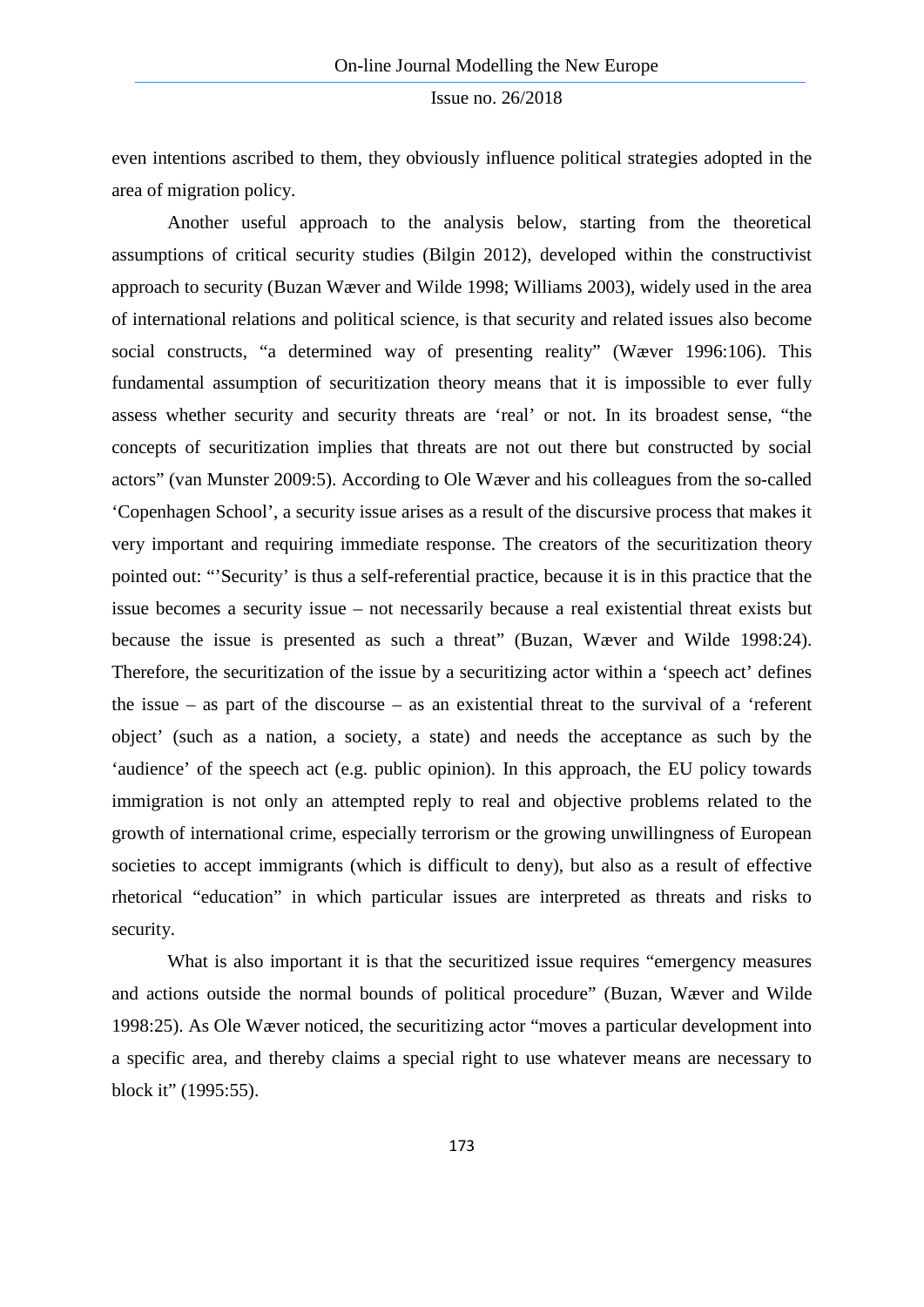The original version of the securitization theory was further developed and redefined. Some scholars have retained the emphasis on the role of speech acts in the securitization processes and apply securitization as an approach to the study of public discourses (e.g. analysing political speeches). Others, led by Didier Bigo, have left the study of securitization through speech acts and shifted to the study of securitization through practice. Bigo assumed that some issues can be securitized "without speech or discourse and the military and the police have known that for a long time. The practical work, discipline and expertise are as important as all forms of discourse" (2000:194). Highlighting the role of practice, Bigo referred securitization processes mostly to practices of bureaucratic experts, acting in the frame of structures and networks linked to security practice and using specific technologies.

Advocates of this approach, like Sarah Leonard, add that "it is also more adequate to focus on practice, rather than discourses, when analyzing securitization processes (regarding not only migration and asylum, but also other issues) in the EU… The EU is evidently not the state; it has no government or president to make the kind of dramatic securitizing speech acts that can be identified in national contexts" (2011:236). On the other hand, the EU is not solely a bureaucratic body; it is at least equally a political community, plunging into emotions and tensions between member states (or between member states and European institutions). As Rens van Munster rightly notes, "the political and bureaucratic levels of the EU are mutually constitutive (..), and although the main security dynamics are located at the bureaucratic level (…), the political level often plays an important role in either authorizing, legitimizing, justifying, thwarting, dislocating or upsetting the enunciations of security professionals" (2009:6).

#### **3. The EU migration policy in the frame of security**

The main thesis of this paper is the acknowledgement that the EU immigration policy is shaped within the discourse on European security, which provides political narrations on migration with main explanation and interpretation schemes. The debate over the refugee humanitarian crisis or, more broadly, the migration crisis and the EU activities from 2015- 2017 that followed it, not only emphasized these issues, but also gave the security dimension absolute priority in the EU agenda on migration.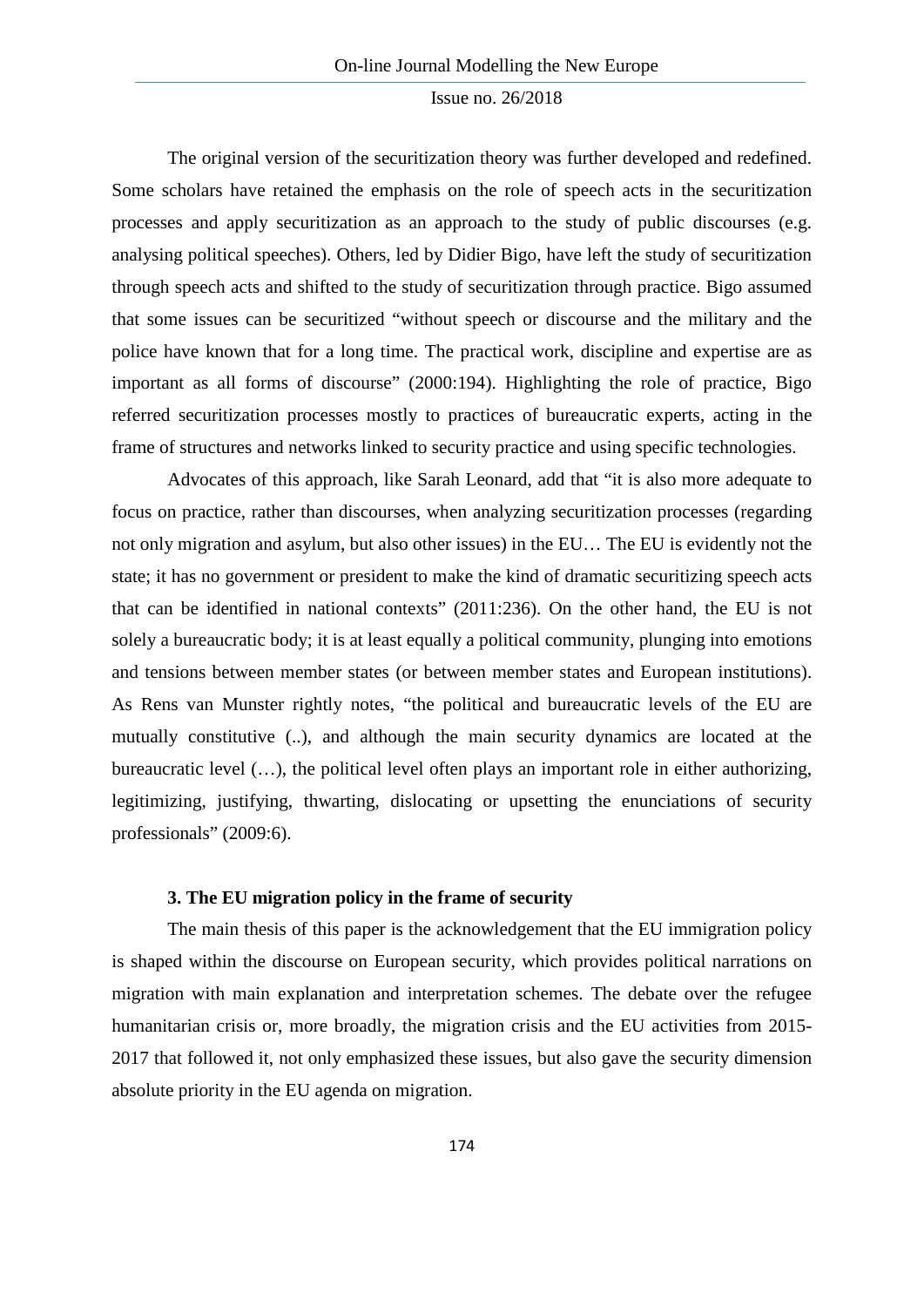The above can somehow be attributed to the fact that from its very origins, the development of the EU immigration policy was a consequence of freedom to cross borders within the Schengen zone. This policy was initiated as one of a whole range of compensation means, i.e. solutions aimed at improving security due to its potential weakening stemming from eliminating controls on borders between member states. This led to focusing the EU activities in the area of immigration on solutions concerning rules for foreigners' entry and stay in the Schengen area, which created various constraints and barriers from the very beginning.

Since 1999, when the Schengen area became part of the EU due to the entry into force of the Amsterdam Treaty, one of the key objectives of the Union has been to provide its citizens with an area for freedom, security and justice (European Union 2012: article 3). The process of accomplishing these goals has become a dynamic and important sphere of EU activities and, simultaneously, a daunting task, since it is related to strongly "nationalized" issues, such as security, citizenship or political identity. The treaty provisions offer a specific understanding of what this space of freedom, security and justice is. It has been assumed that it means that within it there are no internal borders and there is "the free movement of persons … in conjunction with directly related flanking measures with respect to external border controls, asylum and immigration, and preventing and combating of crime" (European Union 2012: article 61 point a). In other words, in order to ensure that EU citizens enjoy freedom understood as freedom of movement, some activities are undertaken, aimed at ensuring security and related to: controls of external borders, asylum, immigration, preventing and combating crime. Therefore, the issues concerning rules of crossing borders, asylum and immigration are, first of all, institutionalized in the same area as the issues of international crime (for example trans-border crime or terrorism), and secondly, they are placed in the space of potential threats to the internal security of the EU (Bigo 2002).

Moreover, in the Vienna Action Plan (the programme for the implementation of the provisions of the Amsterdam Treaty referring to the AFSJ), "the freedom to live in a lawabiding environment is in turn operationalized as the freedom from those who are identified as abusers of that freedom" (van Munster 2009: 74). Analysing the process of institutionalization and operationalization in the area of freedom, security and justice within the EU, as well as the disputes led in the European Council and during the intergovernmental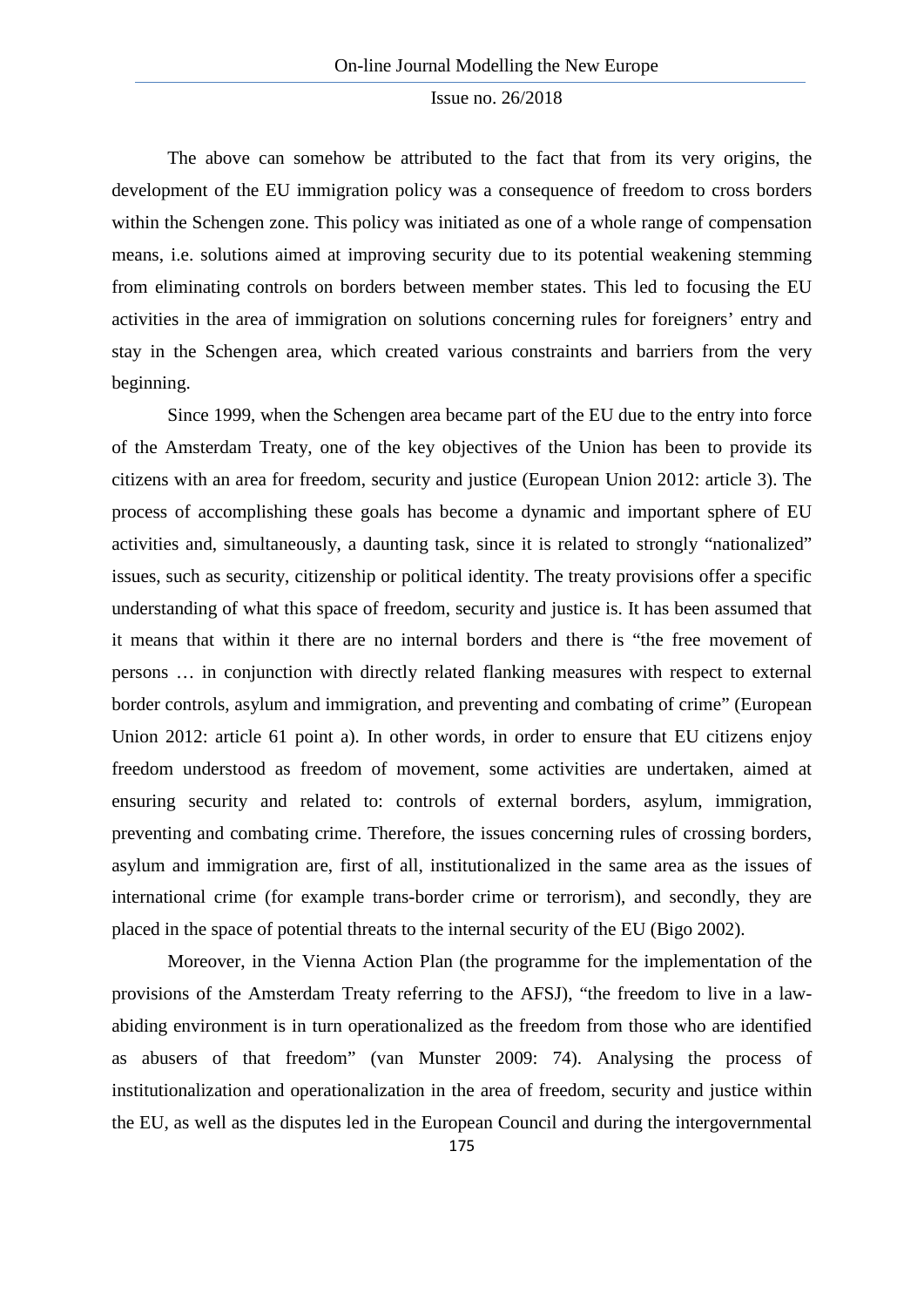conferences over the issue, Munster points out that "freedom and justice are overdetermined by the meaning of security [and], freedom is discussed mainly in negative terms, as threats to freedom that should be neutralized" (2009:142).

Such an understanding of the triangle of objectives (and also values), rooted in the Treaty of the European Union, and its former revisions, and the political agendas referring to JHA (such as Tampere Agenda, Hague Programme, Stockholm Programme) has been maintained and even strengthened (as a reaction to some terrorist attacks in a few member states) for years on the basis of EU political and legal documents. Didier Bigo, examining the Hague Programme, concluded that we should change the title of that part of EU activities and "adapt the title to their actual content by renaming the three parts: 1. strengthening security, 2. strengthening security, 3. strengthening security" (2006:35). That explains why in the EU's discussions about migration, the emphasis is usually shifted from debates on immigration, including integration of immigrants, onto debates on security (Roos 2013).

As an effect of this, the EU migration policy was created and shaped in the security frame. Over the next – almost two – decades, focusing on security issues in immigration policy has led to the largest development of those policy aspects directly and indirectly related to general rules and conditions of entry and residence of foreigners in the EU. There were adopted and implemented regulations referring to selected specific areas in the scope of EU law, such as visas, border protection and control, fighting illegal immigration, returns and readmission, and fighting trans-border crime. The legal dynamics of the EU security-oriented migration policy was supplemented by a gradual development of an operational and institutional dimension. The EU created the second-generation Schengen Information System, Eurodac (a large-scale fingerprint database), Visa Information System, European Border Surveillance System (Eurosur), and Frontex (European Agency for the Management of Operational Cooperation at the External Borders of the Member States of the EU), all of which are focused on the management of the external borders of the EU.

Border management became a core element of the EU immigration policy, developing under the narratives of the growing threat to internal security and public order, not solely from terrorist organizations and organized crime, but also form the massive flow of migrants and asylum seekers. In practice, this policy strengthens the syndrome of "Fortress Europe" (Gruszczak 2012) and is dominated by instruments preventing irregular entry to the EU and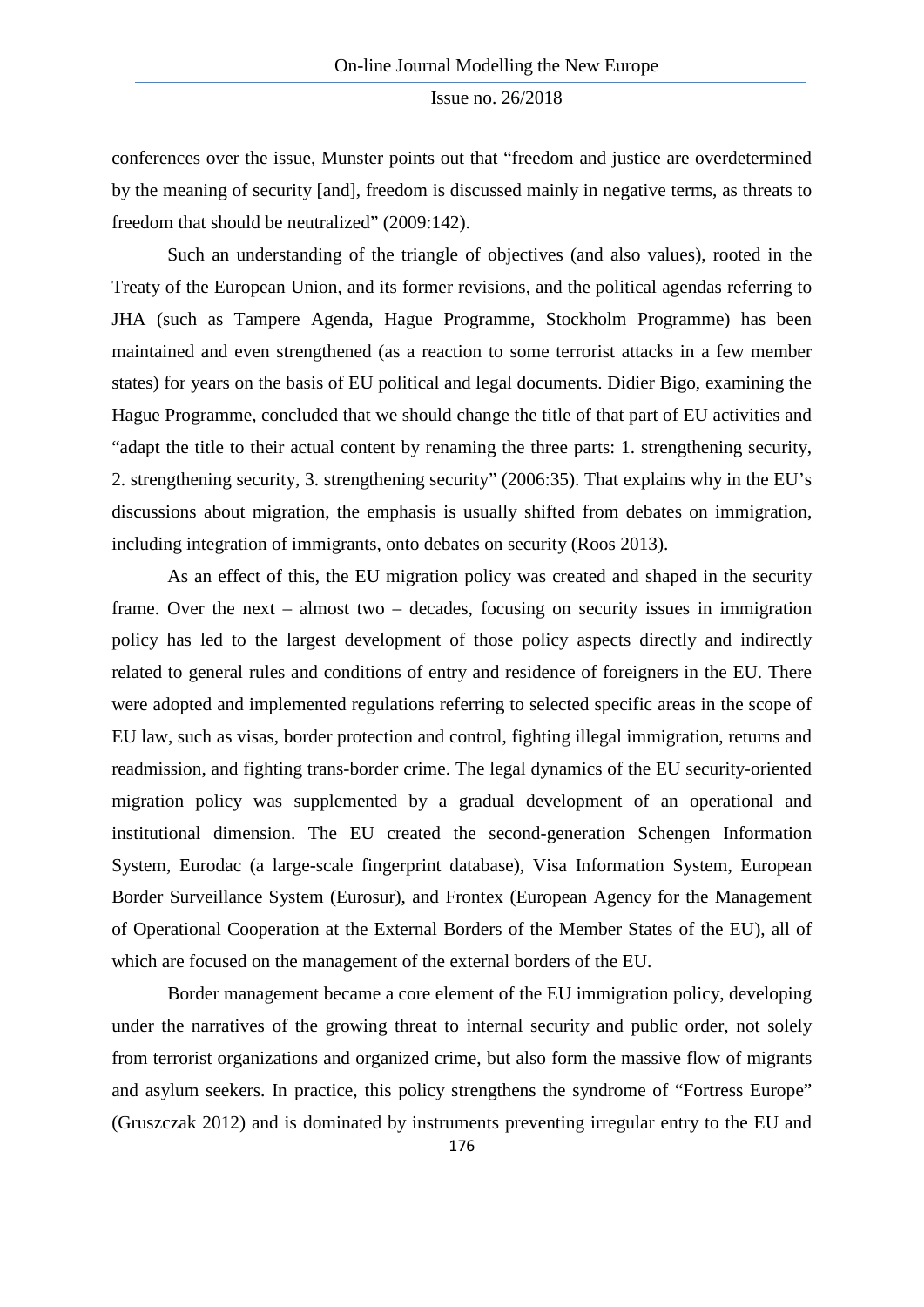expelling irregular migrants from the EU. As Andrew Geddes claims, the concentration on restrictive and exclusive migration policy and instruments referring to the EU borders justified the fact that the issue of immigrants' inclusion was "pushed aside" (2000). Moreover, immigrants are often left outside the networks of integration, socialization and needed protection, which can push them towards networks of alienation and radicalization, and even violence and crime.

# **4. The postulate of "secure borders" as a reaction to the migration crisis**

It must be noticed that the way of presenting threats to security in the EU policy referring to immigration and asylum affects the interpretation of the concept of safe border. This is combined with the general process within which traditional recognition of secure borders as a manifestation of independence and sovereignty, associated most of all with military issues, has been extended to comprise a whole range of non-military threats. These processes are connected with the changes in reflections on security which took place after the end of the Cold War, indicating the growing role of such dimensions as political, economic, social and ecological (Buzan 1991). In this interpretation, the movement of people and goods through the borders may also constitute a challenge to security. Therefore, we may look at the development of policies directed at institutionalizing the movement of people and the flow of goods through borders, which has been progressing since the  $1<sup>st</sup>$  World War, both in Europe and in other parts of the globe, as at creation of instruments for internal security defence in terms of domestic goods production markets, labour markets, social security systems, healthcare systems and, finally, cultural and social integrity as elements of cultural security.

As a result of these processes, borders become an instrument of many policies directly and indirectly related to the area of security. Secure borders are not only borders which can effectively protect us against invaders, an enemy army in the military sense; they are also borders which eliminate smuggling and other types of trans-border crime, but above all, their role in managing migration has developed. And since migrations in the European discourse and the EU policy "have become" the space bringing risk and threat, a natural instrument for managing them is found in borders, as obstacles and barriers protecting us from the undesirable and dangerous. Especially after the terrorist attacks in the USA in 2001, the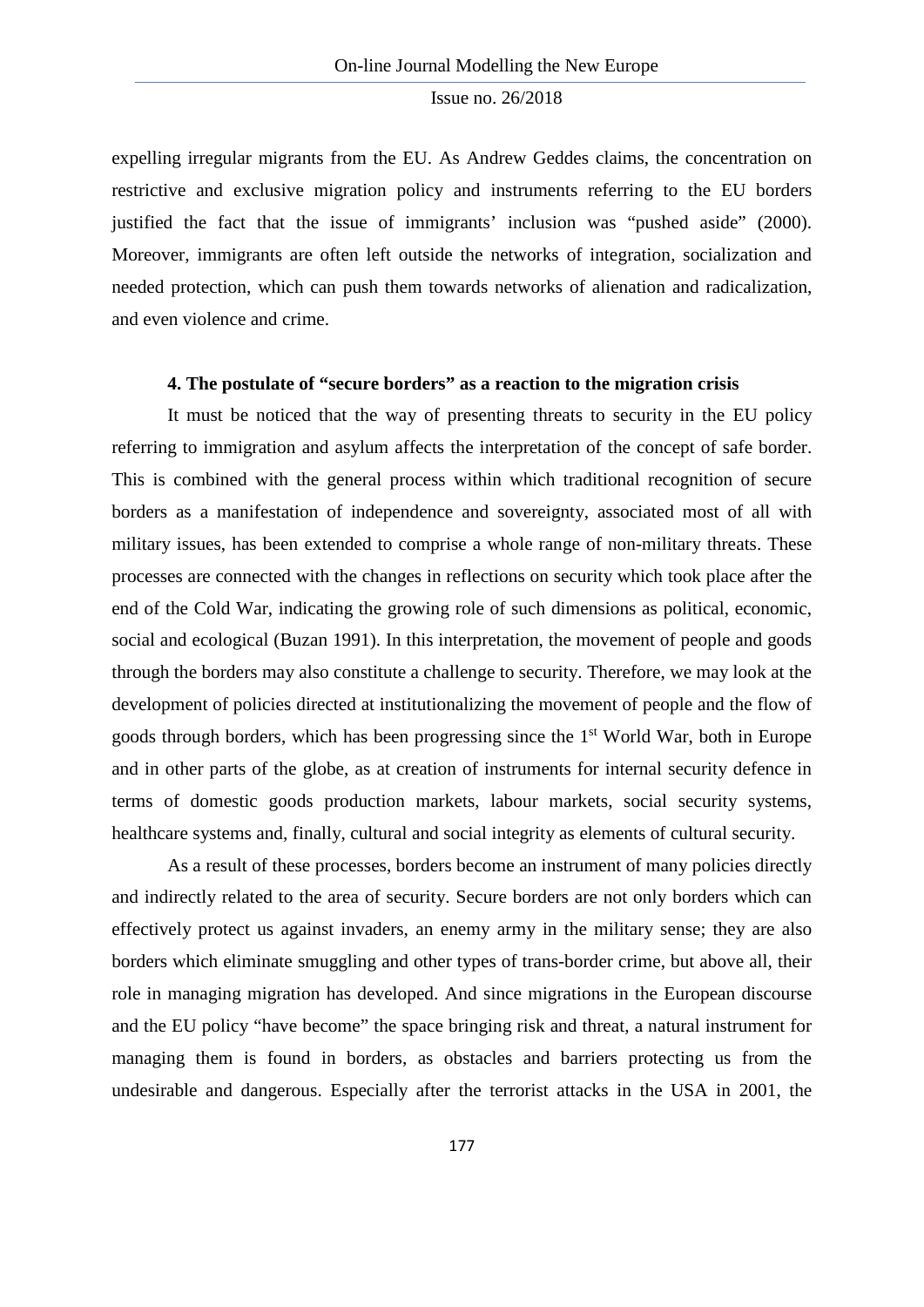postulate of 'secure border' had become a key task to be accomplished by governments individually, and by the EU as a whole.

The climax of such appeals was observed in 2015, when – as Frontex submitted – along the external borders of the EU over 1.8 million instances of unauthorized border crossings were reported (2016:6), over one million more cases than in the previous six years combined (2009-2014). More importantly, the migration pressure accumulated along two migration routes: East-European (and its Balkan continuation) and Central European. This meant that the problem of unprecedented scale of immigration to the EU at that time was worsened by the uneven concentration of the immigrant and refugee flow in a few geographic bottlenecks.

This created a situation where some EU countries were particularly burdened with this problem and determined the forced ways of solving them. Representatives of European institutions and leaders of countries and governments in the centre of the EU demanded that the border countries, especially Italy and Greece, restored order on the borders and managed the chaos of mass and uncontrolled movements, including secondary movements (those between member states). In the EU institutional forum, these countries were blamed for insufficiently protecting the European external borders, which resulted in the growing uncontrolled immigration into the EU. The EU countries which were immigration destinations (for example Germany, France, United Kingdom) and the countries with a high rate of submitted asylum applications (Germany, Sweden, Austria) expected that the EU efforts should be concentrated on the immediate tightening of its external southern borders and reinstating the systematic registration of newcomers and abandoning activities resulting in secondary flows (inside the EU). For the failure to observe EU law in this scope – the activities of Greek authorities trying to cope with the mass inflow of migrants through the leaking border, which allowed to avoid registration of some of them and thus not to incur the costs of their reception – Greece was even threatened with removal from the Schengen zone (Taylor 2016). The Dutch prime-minister warned that as history teaches us, "even great empires fall when their borders are not well guarded" and argued that tightening the Greek-Turkish border was an absolute priority of the EU facing the refugee crisis (Bielecki 2015). Thus, the Netherlands, which took the lead in the Council, set as its goal the development and quick implementation of the common EU position on securing the EU external borders,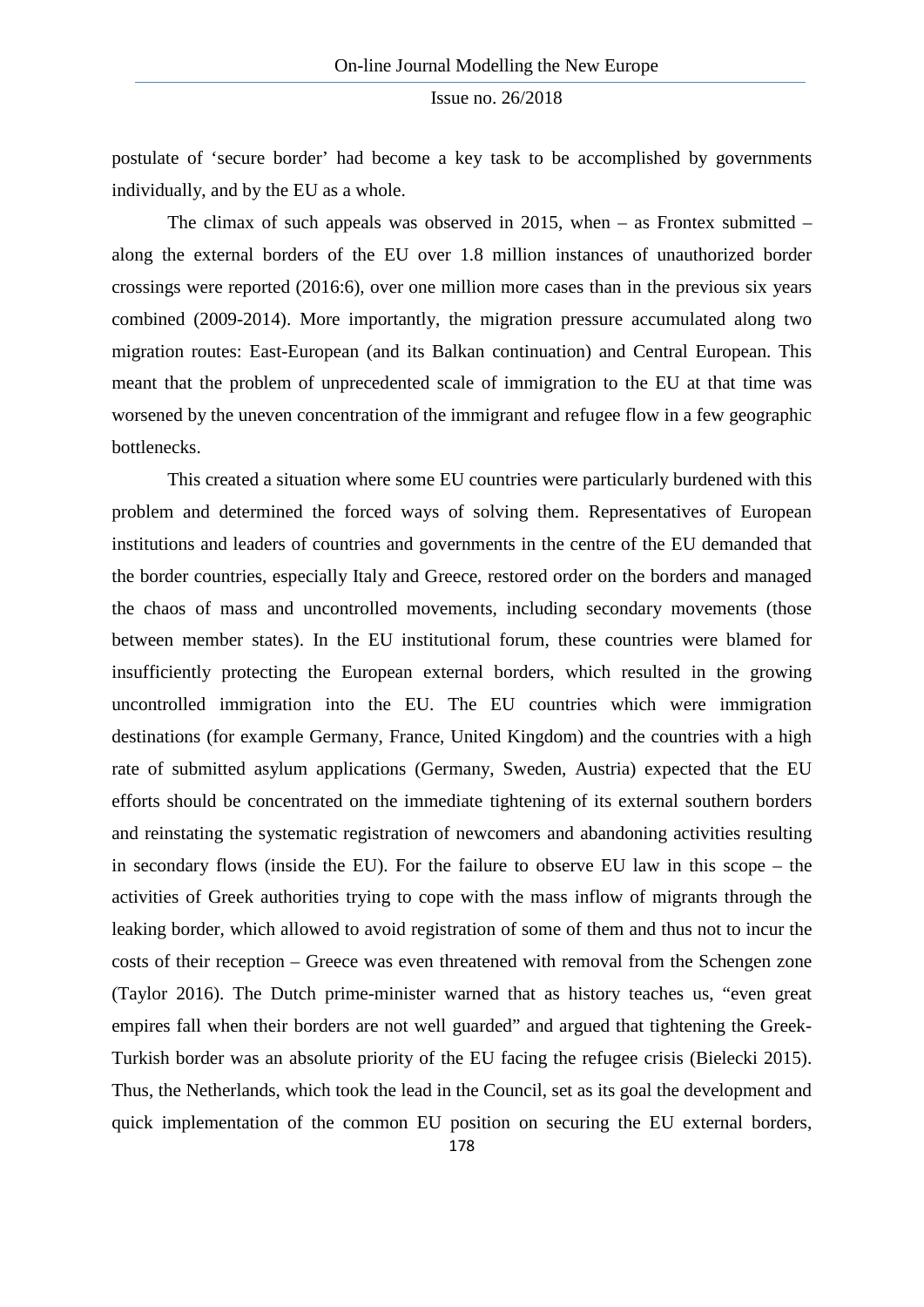which translated into, inter alia, supporting the initiative of the European Commission from December 2015 on, and establishing a European Border Guard Agency (Borońska-Hryniewiecka 2016).

What is obvious is that also the first-line countries, those responsible for controlling external borders, directed their expectations towards joint EU activities at the improvement of border controls. In their appeals for security, Italians and Greeks demanded mostly financial support from the EU for staff and infrastructure improvements to protect their own borders (for example, providing them with state-of-the-art equipment for controlling and supervising). They also required the EU to join very costly search and rescue actions in the Mediterranean Sea, organized by the Italian navy (Brady 2014). Exceptionally, Italy's appeals concerning the involvement of the EU foreign and security policy in operations on the Mediterranean Sea were supported by the High Representative of the EU for Foreign Affairs and Security, Federica Mogherini. Moved by the tragedies occurring at sea, she declared at the beginning of 2015 that she intended to add migration matters to the agenda of the Council for Foreign Affairs and added that "the fight with smuggling and illegal border crossing, saving migrants at sea and protecting people seeking asylum are our common challenges" (Blockman, Russack 2015).

Whereas most countries of the so-called old EU more or less supported the proposals for revision of the asylum system in the EU, prepared at that time by the European Commission, which was to be an integral part of the EU answer to the migration crisis in 2015, new member states, most notably the Visegrad Group countries, concentrated on adopting solutions aimed at tightening borders. This tone can be found in their joint statement from September 2015, in which they demanded putting aside the plans for refugee relocation and, instead, intensifying activities for strengthening controls on borders and improving the system of sending immigrants back (Joint Communiqué 2015). In many statements, they emphasized that we need to look at the issue of the migration crisis through the prism of the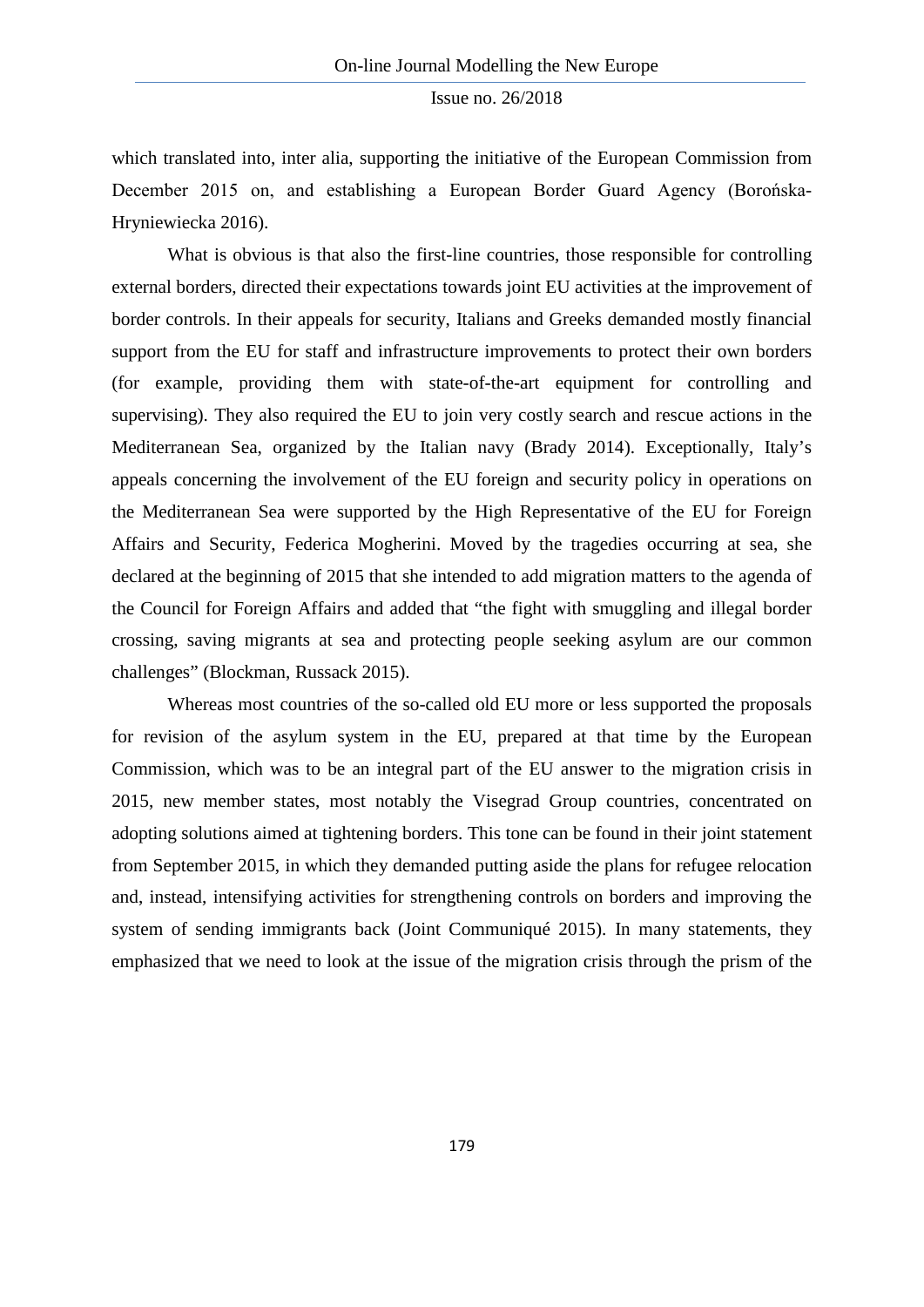effective operation of the Schengen zone, particularly security on its borders, not from the perspective of developing common immigration and asylum policy\*\*\*\*\*[.](#page-11-0) 

Therefore, in the particular crisis situation of 2015, where the scale of migration problems turned out to be unprecedented and where related conflicts between member states aggregated, security issues undoubtedly constituted a common denominator. In this perspective, borders became somehow a natural key instrument of the EU immigration policy and EU efforts were directed at protecting these borders against the unwanted inflow of immigrants. A postulate which in the space of sharp EU disputes and tensions concerning changes to the common asylum system and establishment of the relocation mechanism and organization of resettlement of immigrants from refugee camps gained unanimous approval of all parties to the discussion was the postulate concerning ensuring security on borders. Although for some (countries admitting the biggest numbers of refugees, international institutions), it was a postulate which should be accompanied by the simultaneous revision of the asylum system so that the countries could jointly be burdened with the costs of the inflow of thousands of people seeking asylum in the EU, other countries (Visegrad Group states) treated this postulate as the essence of EU solutions, which could be at most accompanied with intensified actions supporting (materially and financially) refugees in their countries of origin or their staying in camps located in third countries (Trojanowska-Strzęboszewska 2016).

The postulate of 'safe borders' has thus become a significant space of consensus, extremely needed by the EU during the aggravating political conflict over the migration crisis. But this postulate is only seemingly a specified reply, in fact being a capacious and plastic rhetorical figure, changing in time. Filling this postulate with some content is connected with the way in which we define security itself.

 $\overline{\phantom{a}}$ 

<span id="page-11-0"></span><sup>\*\*\*\*\*</sup> See Orban: Europe must protect its border, "Daily News Hungary" (24.04.2015), Available at: http://dailynewshungary.com/orban-europe-must-protect-its-borders/html. Also, the Polish vice minister of foreign affairs underlined in December 2015 that: "The Polish government does not understand why someone wants to combine two unlinked issues: the future of the Schengen area and immigration" (Denkova, Robert, Schwartz et al. 2016).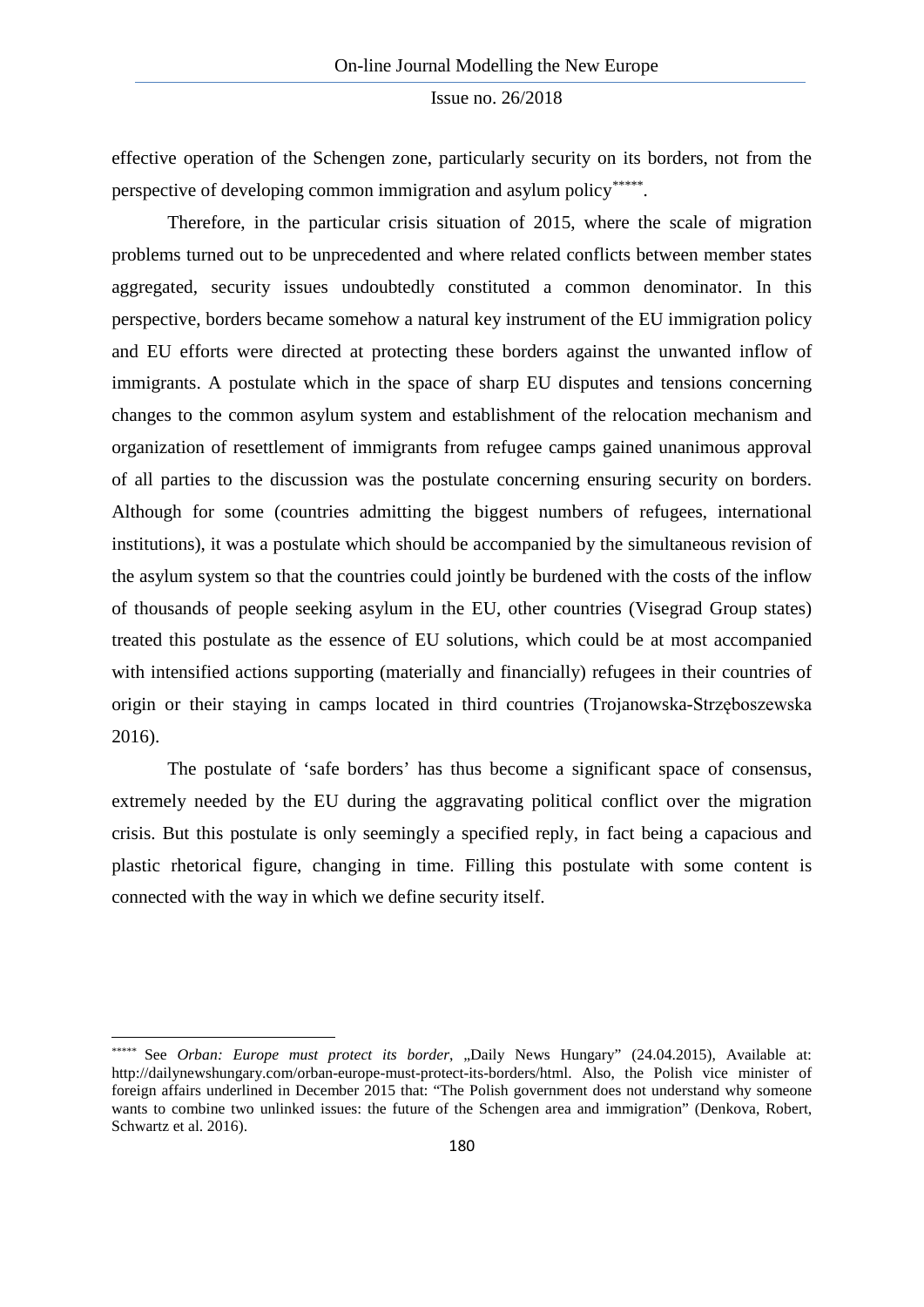#### **5. The European Agenda on Migration and its implementation**

Taking into consideration the above postulates, we need to analyse the EU's reaction to the migration crisis, referring both to the common European agenda on migration, adopted in May 2015, and to what the EU actually managed to accomplish from the plan (European Commission 2016a). The European Commission, which proposed the European Agenda on Migration, included two groups of actions in it: *ad hoc*, to be implemented immediately, and long-term actions, related to the further development of the migration management policy. Among *ad hoc* actions, though admittedly they were rather slow and definitely delayed, the Commission indicated: 1/ increasing the abilities and means dedicated to joint supervision and rescue operations on sea borders conducted by Frontex, the so-called "Triton" (run by Italy) and "Poseidon" (Greece), 2/ the necessity to direct actions against smugglers' networks using the instruments of Common Security and Defence Policy, 3/ adopting the mechanism for the relocation of people applying for asylum to spread evenly the costs related to acceptance of waves of newcomers to the EU, 4/ implementation of the resettlement programme (20 thousand people) in order to create legal ways of reaching the EU for people seeking international protection, 5/ cooperation with third countries aimed at coping with migration in the areas of migrants' origin and transit, 6/ implementation of the so-called *hot spot* approach, that is establishing along Greek and Italian borders additional points of identification, registration and verification for people crossing external borders, 7/ providing additional financial means to satisfy the needs of the bordering member states (European Commission 2015).

On the other hand, in the long run, the European Union proposed concentrating on "four pillars of better migration management": 1/ limiting incentives for illegal immigrants, including fighting smugglers and human traffickers, and activating steps aimed at organizing returns of immigrants who irregularly stay on the EU territory 2/ managing borders – saving life and securing external borders (*inter alia* by strengthening the role and capabilities of Frontex, determining the EU norm concerning border management, strengthening coordination of domestic tasks of coast guards, putting forward once again the initiative of the so-called intelligent borders, supporting third countries in effective management of their own borders), 3/ a firm common asylum policy (including increasing the degree of coherence in implementing the asylum law in member states to fight abuses of the asylum system,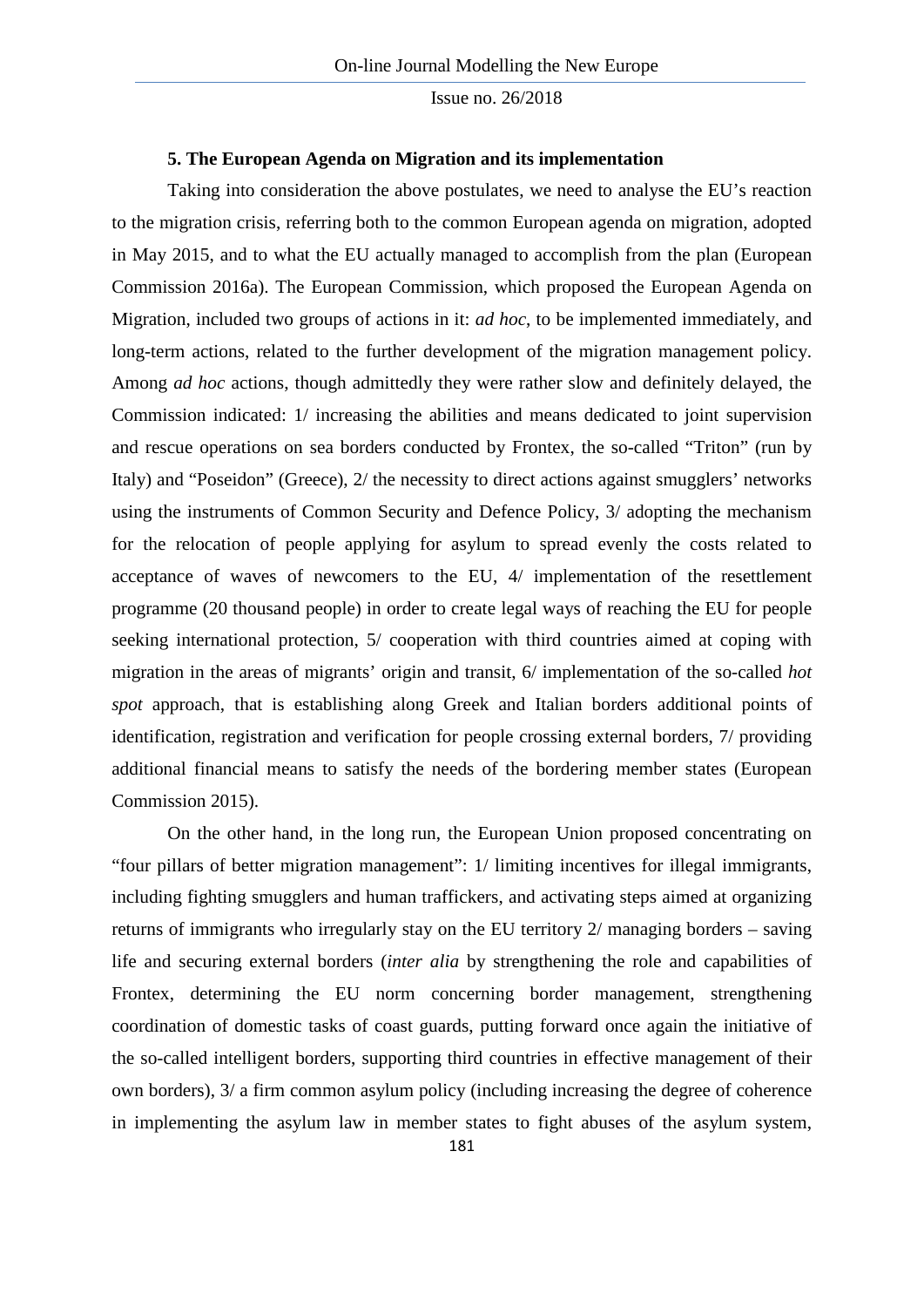strengthening provisions concerning a safe country of origin, intensifying actions aimed at biometric identification of people seeking asylum and possibly a review of the Dublin system),  $4/$  a new policy towards legal migration (for example, changes to the blue card, establishing a platform for dialogue with social partners on economic migration, more actions combining migration policy with development, changes to priorities in financing integration policy) (European Commission 2015).

The next months showed that the Commission's above proposals, though developed as petitioned by the European Council and as an answer to the resolution of the European Parliament, were only fragmentarily accomplished.

Among *ad hoc* actions, the issues concerning the implementation of the relocation systems and refugees' resettlements have been met with strong resistance or tardiness of some countries, which brought on the collapse of both initiatives in practice. Thus, the EU efforts have been concentrated on the issues consisting of tightening external borders. But even in this respect, it should be noted that the military operations started in June 2016 in the south-central part of the Mediterranean Sea (taken up within the CFSP) to counteract human smuggling and trafficking were relatively quickly stopped. As it was explained then, "the chance of being rescued [offered to immigrants by the presence of ships and other military equipment – own comment] encourages the choice of the risky sea route" (Kingsley 2017:15).

The focus of EU migration activities on security issues becomes even more visible when we look at the current implementation of the long-term actions proposed by the Commission. On the basis of the presented provisions, the Commission prepared a few legislation proposals, aimed mainly at strengthening and tightening EU external borders. The first one, of vital importance, was – accomplished in 2016 – the establishment of the European Border and Coast Guards and transforming the Frontex agency into the Border and Coast Guard Agency, by strengthening and widening the competences of the Agency – directly and indirectly – in matters of controlling the external borders of the EU. Secondly, the European Commission proposed and the Council and European Parliament adopted a crucial change to the Schengen Border Code, particularly by introducing checks against the SIS II and Interpol databases on all persons (third country nationals, as well as persons who enjoy the right of free movement), both at entry to and at exit from the EU, fundamentally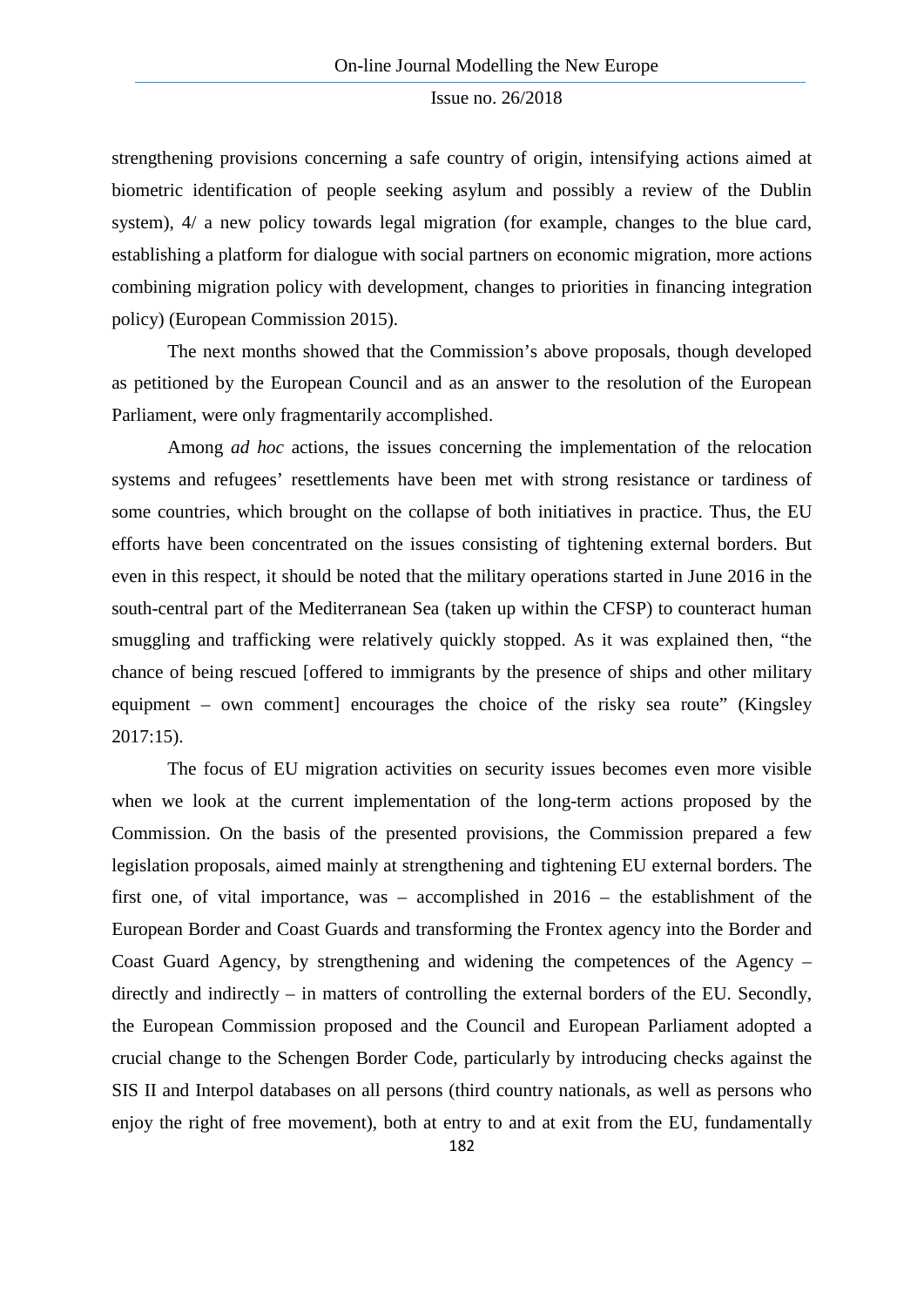widening the scope of the border control. Finally, at the end of 2017, the European Commission presented a legal proposal establishing the Entry/Exit System as part of the intelligent borders initiative. The system gained the European Parliament's and Member States' acceptance and – in the next years – should be applied to third-country nationals admitted for a short stay into the Schengen area. The idea of the system is to record information of time and place of entry, and the length of stay of migrants in the Schengen area, and to generate automatic alerts directly to the competent authorities in case of 'overstaying'.

An important supplement to the dominant viewpoint of securitizing immigration issues were also actions taken by a number of European countries on their own. They also involved the implementation of the postulate of 'secure borders', but were tested on the domestic level, when the EU actions were considered insufficient and taking too long. The most important issue in this respect was the erection of additional fencings and barriers along the borders by some countries. As early as June 2015, Hungary was the first to start building barbed wire entanglements along their border with Serbia, an external border of the EU, and when refugees turned to Croatian lands, they extended the programme of building border fencings also to the border with Croatia and Romania, both EU countries which do not belong to the Schengen area. Hungary was followed by Slovenia, which erected fences on part of its border with Croatia. Along with erecting these structures, border services were equipped with paramilitary appliances, such as drones or light planes, and finally, army forces were asked, as they informed, to provide security on borders.

Another variant of implementing the postulate of 'secure borders' were the actions introduced by the countries which were the final destinations for immigrants and refugees. Of vital importance was to restore – in line with EU law and as long as it was the ultimate measure, used when facing threats to the Schengen area and for a definite period of time – controls on internal borders, namely on German, Austrian, Slovenian, Swedish, Norwegian and Belgian borders (European Commission 2016b). In May 2016, five countries most affected by the problem of mass inflow of migrants (Austria, Germany, Denmark, Sweden and Norway) prolonged for 6 months the restored proportional, temporary border controls as a reaction to "serious threats and in order to keep public order and public security in connection with secondary flow of irregular migrants" (Rada 2017). France also decided to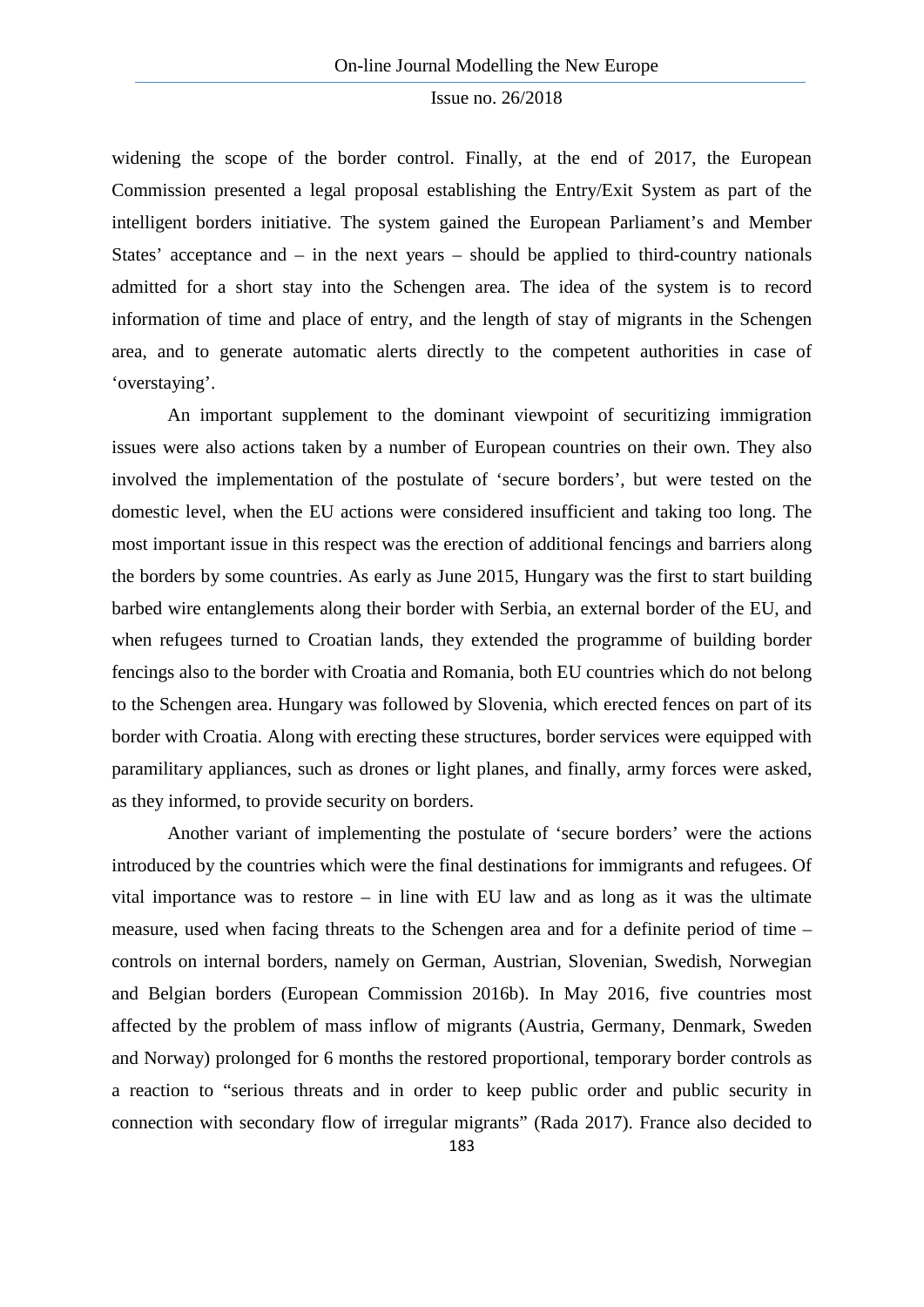reintroduced border control on its land borders after the terrorist attack in 2015 in Paris. All these countries prolonged their border control a few times for the following months. Thus, these 'temporary' measures of reintroducing controls on internal borders have been used for more than two years. Thus, the European Commission proposed a new amendment to the Schengen Border Code, allowing countries to reintroduce border controls even up to 3 or 4 years.

To summarize, in reaction to the migration crisis, whose significant dimension was the refugee crisis, both at the EU and at the national level, the postulate of 'secure borders' was used. Border security generally boiled down to the care for the security of the receiving societies, practically omitting the issues of the persons who were crossing these borders. Secure borders were understood as tight borders, even impenetrable ones, those which prevent or at least limit significantly the inflow of threats and risks to European societies, as such threats and risks were perceived in unwanted immigrants. Tightening the borders thus gained two key interpretations. Firstly, it was implemented by means of intensifying controls on external borders by developing institutions, funds and specific instruments (including military ones) used for limiting the inflow of immigrants into the EU, or even through symbolically 'closing' the borders by erecting physical border defences, such as walls or barbed wire fencings. Secondly, tightening the borders also meant a 'restoration of borders', referring to the temporary reintroduction of personal controls on selected internal borders and establishing additional limits concerning, for example, the right to submit applications for international protection (like in Austria and Germany in 2015).

In all indicated actions, borders have become important elements protecting against mass and undocumented immigration, regardless of the fact that this group also included people seeking asylum. The functions of borders were narrowed down to creating a tight barrier protecting a particular society, community or political organism against the external forces that threaten its existence, survival, stable existence etc., and irregular immigration to the EU was considered to be such a major force.

#### **6. Conclusions**

The aim of the article was to present the nature of the European Union's immigration policy emerging from the actions taken by the EU as a response to the migration crisis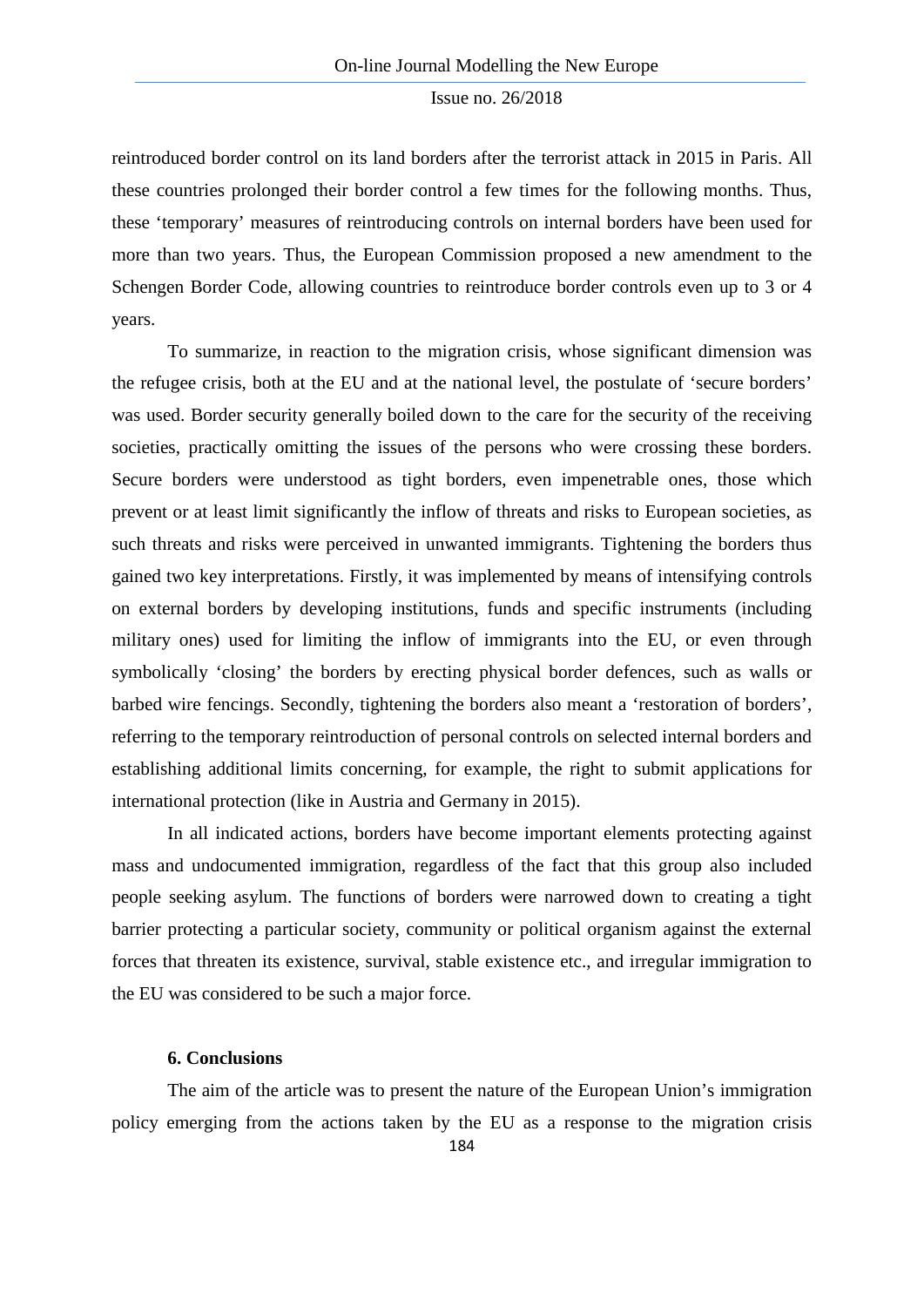connected with the unprecedented inflow of great numbers of economic immigrants and people seeking asylum in the member states in recent years. The article shows that security has become the factor regulating the EU immigration policy, determining how it is conducted (and developed), whereas the notion of security itself and the meaning ascribed to it have fundamentally affected the shape and nature of the adopted solutions within this policy. In the crisis connected with the inflow of a large number of migrants into the EU, including potential refugees, the exemplification of adopting the paradigm of security in the EU immigration policy has been the implementation of the postulate of 'secure borders', understood as achieving the highest possible degree of their tightness and impenetrability.

As a result, the EU's reaction to the immigration crisis has proved to be a fragmentary, reductionist and, in the long run, insufficient approach to migration issues. First of all, this means that the top priority in EU activities towards immigration are the issues connected with rules and regulations governing immigrants' entry and stay in the EU. This issue is already reduced and concerns mostly actions aimed at limiting the inflow of unregulated immigration into the EU, through developing legal, institutional and financial instruments within the integrated management of the EU external borders and the policy of returns, deportations and readmissions. It should be noted that the very definition of what is and what is not unregulated immigration has not only been rendered relative, but also political. As a result, the issues concerning legal migrations, including potential challenges revealed in this area for many years, have been pushed out of the European focus.

Secondly, this brings about some consequences – marginalizing the issues from other areas of immigration policy, especially issues concerning the immigrants' integration policy. These issues, though mostly vital for internal security and public order in member states (for example, due to processes of radicalization of attitudes and growing terrorist threats), have not become the subject of EU debates or the area for which effective strategies and instruments are created at community level.

Thirdly, subordinating the EU immigration policy to the security paradigm results in the securitization of asylum policy and, so to speak, the 'suspension' of the humanitarian dimension of this policy. Bearing in mind the fact that border control and asylum policies are in fact inseparable, focusing EU actions on implementing the restrictive admission policy leads to deficits in the EU's legal, international and moral commitments concerning its policy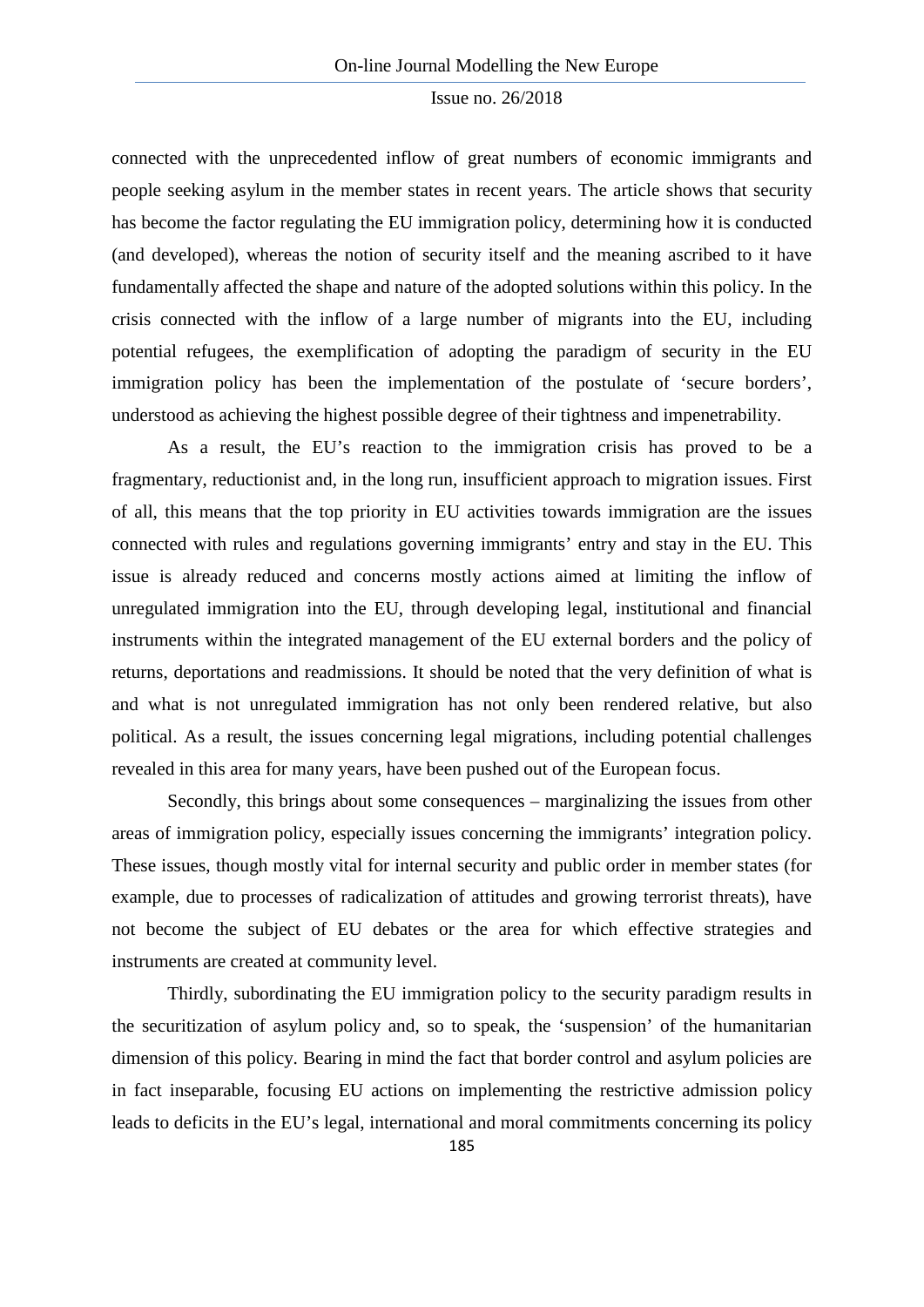towards refugees. These processes were also associated with - well visible in many EU and domestic debates - blurring distinctions between people seeking asylum and irregular economic immigrants, which in practice translated into political postulates to deny these people entry into EU territory. In public rhetoric, the category of 'refugee', just like an economic immigrant before, was gradually subjected to processes of securitization and the refugee, from a person seeking shelter and international protection, escaping war and anarchy that threaten their life, has become a person who carries this threat with them and who threatens public security and order in the EU member states.

And fourthly, reducing the EU actions concerning immigration to the fight against irregular immigration by means of strengthening border controls or establishing additional barriers to migration means, in fact, the implementation of a highly ineffective policy. This is mainly because it is based on vain expectations that borders will become effective barriers to population flow. The approach consisting of identifying secure borders with their tightness denies the facts and regularities described by scientists for many years. There is no easy way of blocking the migrants' routes, but they can be better organized†††††. What is more, it will be difficult to stop desperate people who, regardless of whether they are welcome in the EU or not, will come here since [–](#page-17-0) to put it short – they are subjected to very strong pushing factors. Finally, this approach denies the fact that porosity is an inherent feature of borders (Brunet-Jailly 2007:2). This feature makes the provision of 'secure borders' a special challenge to security policies. It is necessary in this respect to recognize that "security is not equal to freedom and cannot be treated as a goal itself" (Jeandesboz 2016:17). Security is a measure adopted to provide greater freedom and protection of fundamental rights.

**.** 

<span id="page-17-0"></span><sup>††††††</sup> The activities limiting the inflow of immigrants in one migration route lead to the growing inflow via other routes, which can be seen in the period of 2014-2016 in the changing routes that refugees from Syria took when fleeing to Europe: first, in 2014, Syrians escaped through Jordan to Egypt and mostly to Libya, where they embarked on boats sailing to Europe along the so-called mid-Mediterranean route. In 2015, the situation changed, as the war broke out in Libya and Egypt – pressed by the EU – introduced stricter visa requirements. The Syrians started to flee to Turkey and then, through the Aegean Sea to Greece and then along the Balkan route to Central Europe. This East-European route was blocked by the agreement between the EU and Turkey, concluded on  $16<sup>th</sup>$  March 2016. Refugees obviously did not disappear – merely one month later, the rates of Syrians trying to enter the EU via the Central European route increased significantly.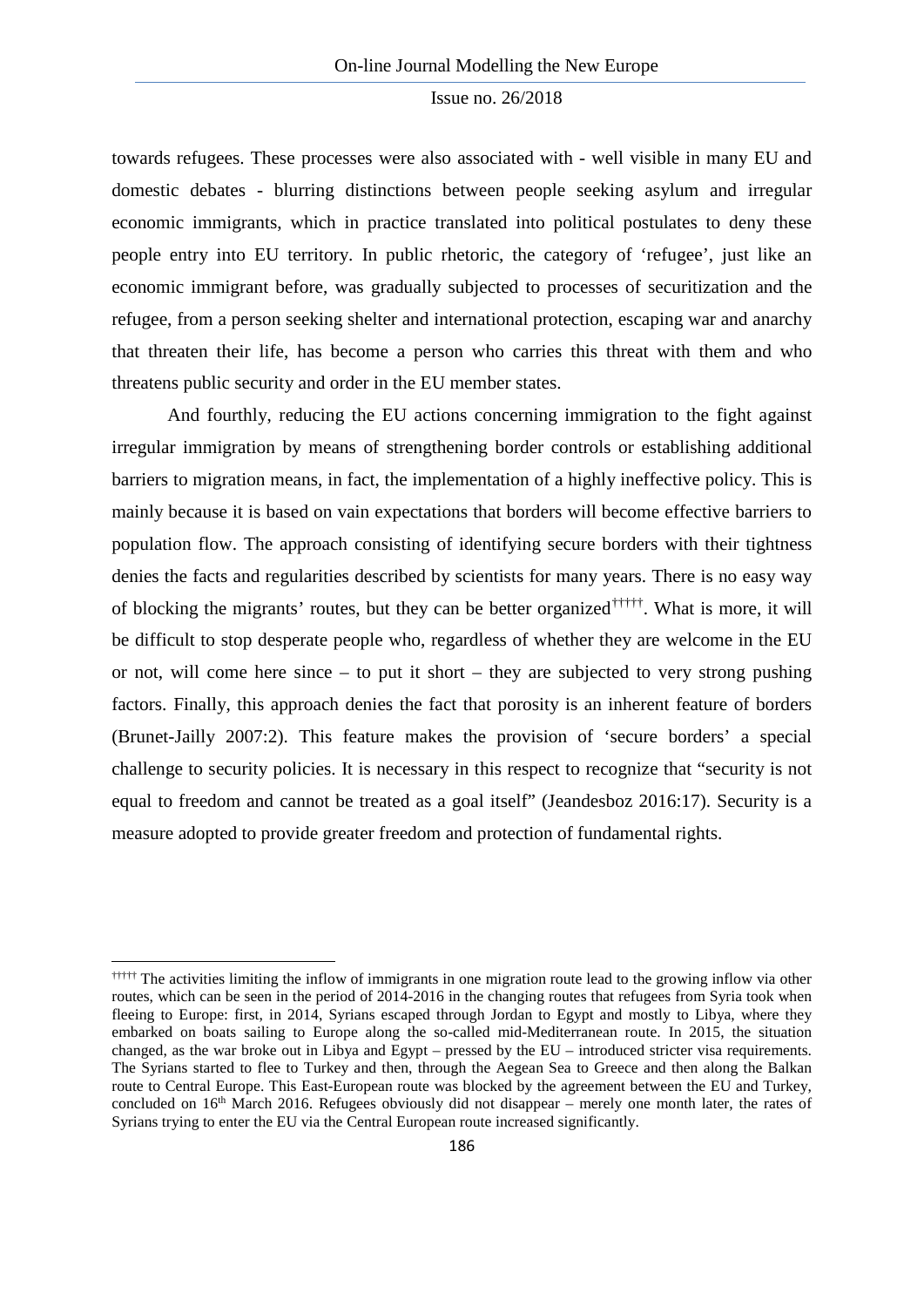#### **Bibliography**

• --- "Orban: Europe must protect its border" (2015) In: *Daily News Hungary*. 24th April. Available at: http://dailynewshungary.com/orban-europe-must-protect-itsborders/html.

• BIELECKI, T. (2015) "Unia na łasce Erdogana" In: *Gazeta Wyborcza*. 27th November.

• BIGO, D. (2000) "When Two Become One: Internal and External Securitization in Europe" In: KELSTRUP, M. and M.C. WILLIAMS (eds.) *International Relations Theory and the Politics of European Integration: Power, Security and Community.* London: Routledge.

• BIGO, D. (2002) "Security and Immigration: Toward a Critique of the Governmentality of Unease" In: *Alternatives*. 27. pp. 63-92.

• BILGIN, P. (2012) "Teoria krytyczna" In: WILLIAMS, P. D. (ed.) *Studia bezpieczeństwa*. Kraków: Wydawnictwo Uniwersytetu Jagiellońskiego.

• BLOCKMAN, S. and S. RUSSACK (2015) "The Commissioners' Group on External Action – Key Political Facilitators" In: *CEPS Special Report.* 125.

BOROŃSKA-HRYNIEWIECKA, K. (2016) "Holenderskie przewodnictwo w UE: między poszukiwaniem jedności a skutecznością polityczną" In: *Biuletyn PISM*. 3.

BRADY, H. (2014) "Mare Europaeum? Tackling Mediterranean migration" In: *Brief. European Union Institute for Security Studies*. September.

• BRUNET-JAILLY, E. (2007) *Borderlands: Comparing Border security in North America and Europe*. Ottawa: University Ottawa Press.

• BUZAN, B. (1991) *People, States and Fear: The Agenda for International Security Studies in the Post-Cold War Era.* 2<sup>nd</sup> edition. Hemel Hempstead: Harvester Wheatsheaf.

• BUZAN, B.; WÆVER, O. and J. de WILDE (1998) *Security: A New Framework for Analysis.* London: Rienner.

• CARRERA, S.; BLOCKMANS, S.; GROS, D. and E. GUILD (2015) "The EU's response to the Refugee Crisis: Taking Stock and Setting Policy Priorities". In: *CEPS Essay.* 20. Brussels, 14 November. Available at: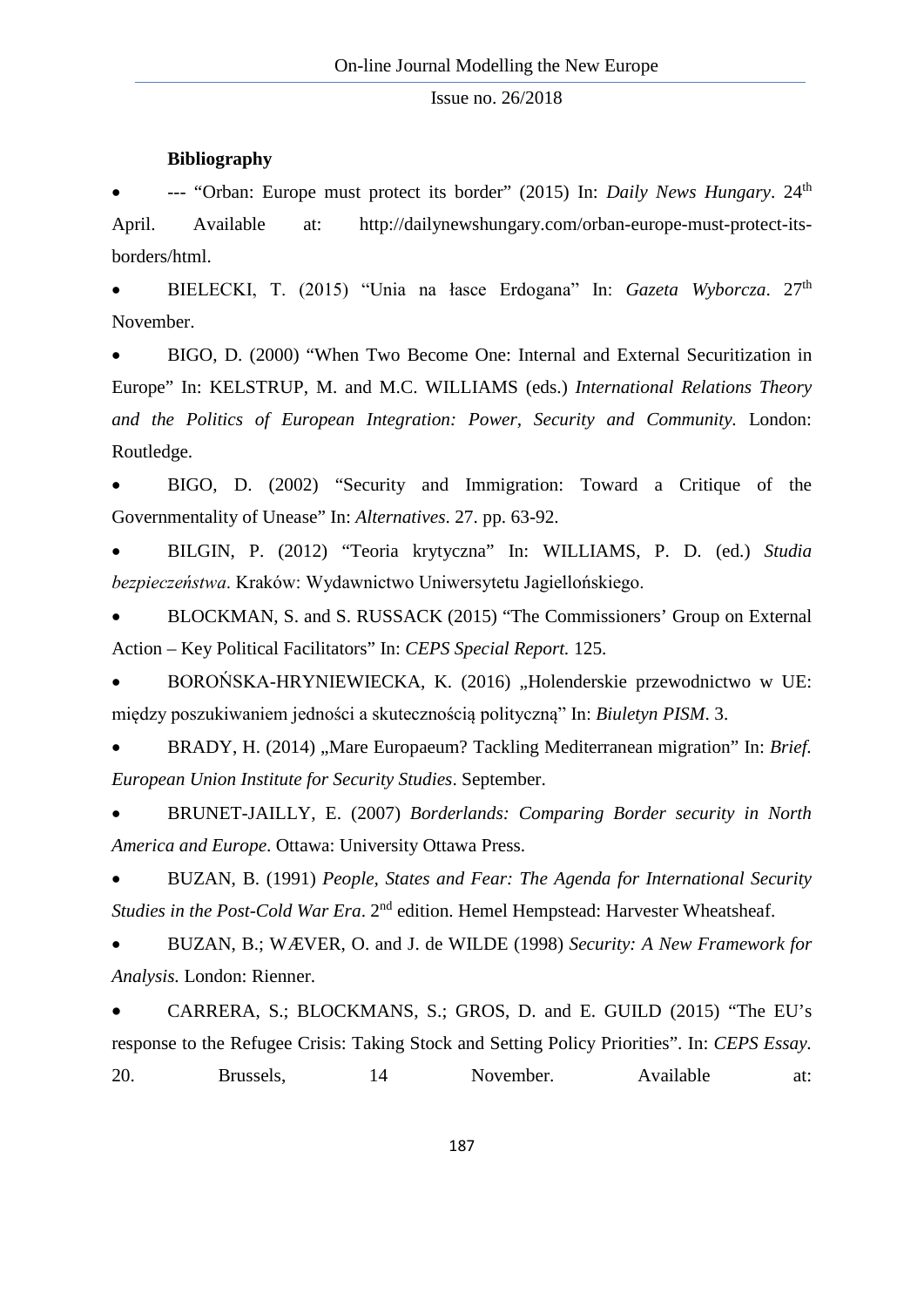https://www.ceps.eu/system/files/EU%20Response%20to%20the%202015%20Refugee%20 Crisis\_0.pdf.

• CHRISTIANSEN, T.; JØRGENSEN, K. E. and A. WIENER (ed.) (2001). *Social Construction of Europe*. London: Sage.

• CZACHÓR, Z. (2016) "Wzrost antyimigracyjnego radykalizmu i eurosceptycyzmu jako wyzwanie dla przyszłości Unii Europejskiej" In: WOJTASZCZYK, K. A.; SZYMAŃSKA, J. (ed.) *Uchodźcy w Europie. Uwarunkowania, istota, następstwa.* Warszawa: Oficyna Wydawnicza ASPRA-JR.

• DELANTY, G. (1995) *Inventing Europe: Idea, Identity, Reality*. Basingstoke: Palgrave Macmillan.

• DENKOVA, A.; ROBERT, A. and A. Schwartz et all (2016) *Mini-Schengen not an option, for now.* 25<sup>th</sup> January. Available at: http://www.euractiv.com/section/centraleurope/news/mini-schengen-not-an-option-for-now/.html.

• DIEZ, T. (2001) "Europe as a Discursive Battleground: the study of Discourse and the analysis of European Integration Policy". In: *Cooperation and Conflict*. 36.

• EUROPEAN UNION (2012) "Consolidated Version of the Treaty on European Union and the Treaty on the Functioning of the European Union"*.* In: *Official Journal.* C 326 (26.10.2012).

• Frontex (2016) *Risk Analysis for 2016*. Warsaw.

• GEDDES, A. (2000) *Immigration and European Integration: Towards Fortress Europe?* Manchester: Manchester University Press.

• JEANDESBOZ, J. (2008) "Reinforcing the surveillance of the EU Borders. The Future Development of Frontex and Eurosur". In: *Challenge Liberty & Security. Research Paper*. 11.

• *Joint Communiqué of the Visegrad Group Ministers of Foreign Affairs* (2015) Prague. Available at:  $\alpha$ 

https://www.msz.gov.pl/pl/polityka\_zagraniczna/europa/grupa\_wyszehradzka/spotkanie\_szef ow\_dyplomacji\_panstw\_grupy\_wyszehradzkiej\_\_niemiec\_i\_luksemburga\_w\_pradze;jsession id=ADD28607D1DA4678579A78BEDD3ED78C.cmsap4p.html.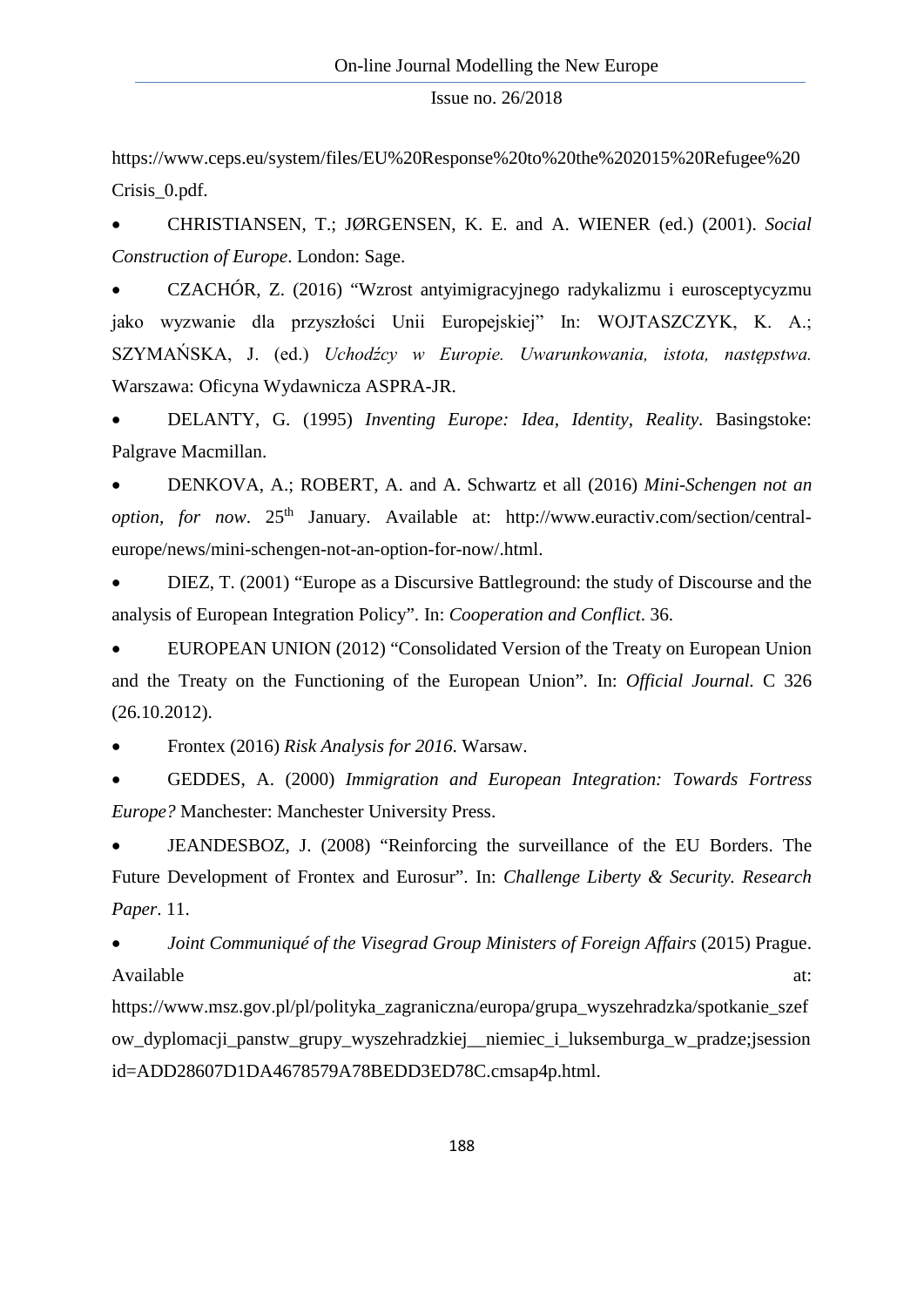• KINGSLEY, P. (2017) *Nowa Odyseja. Opowieść o kryzysie uchodźczym w Europie*, Warszawa: Wydawnictwo Krytyka Polityczna.

• KOMISJA EUROPEJSKA (2015) *Komunikat Komisji do Parlamentu Europejskiego, Rady, Europejskiego Komitetu Ekonomicznego i Komitetu Regionów: Europejski program w zakresie migracji*. COM (2015) 240 final. Bruksela (13.05.2015).

• KOMISJA EUROPEJSKA (2016a) *Komunikat Komisji Europejskiej do Parlamentu Europejskiego i Rady dotyczący stanu realizacji działań priorytetowych w ramach Europejskiego programu w zakresie migracji*. COM (2016) 85 final. Bruksela (10.02.2016).

• KOMISJA EUROPEJSKA (2016b) *Ósme sprawozdanie półroczne z funkcjonowania strefy Schengen (1 maja – 10 grudnia 2015 r.)*. COM (2015) 675 final. Bruksela (24.02.2016).

• RADA (2017) *Schengen: Rada zleca przedłużenie kontroli na granicach wewnętrznych*, Available at: http://www.consilium.europa.eu/pl/press/pressreleases/2017/02/07-prolongation-border-controls.

• RISSE, T. (2009) "Social Constructivism and European Integration" In: WIENER, A. and T. DIEZ (eds.) *European Integration Theory.* 2nd Edition. Oxford: Oxford University Press.

• ROOS, C. (2013) *The EU and Immigration Policies: Cracks in the Walls of Fortress Europe?*, Basingstoke: Palgrave Macmillan.

• TAYLOR, I. (2016) "EU migration crises: Greece threatened with Schengen area expulsion". In: *The Guardian*. 25<sup>th</sup> January.

• TROJANOWSKA-STRZEBOSZEWSKA, M. (2016) "Kryzys uchodźczy a przyszłość systemu Schengen". In: WOJTASZCZYK, K. A. and SZYMAŃSKA, J. (ed.) *Uchodźcy w Europie. Uwarunkowania, istota, następstwa.* Warszawa: Oficyna Wydawnicza ASPRA-JR.

• van MUNSTER, R (2009) *Securitizing Immigration. The Politics of Risk in the EU.*  Basingstoke: Palgrave Macmillan.

• WÆVER, O. (1996). "European Security Identities". In: *Journal of Common Market Studies*. 34 (1).